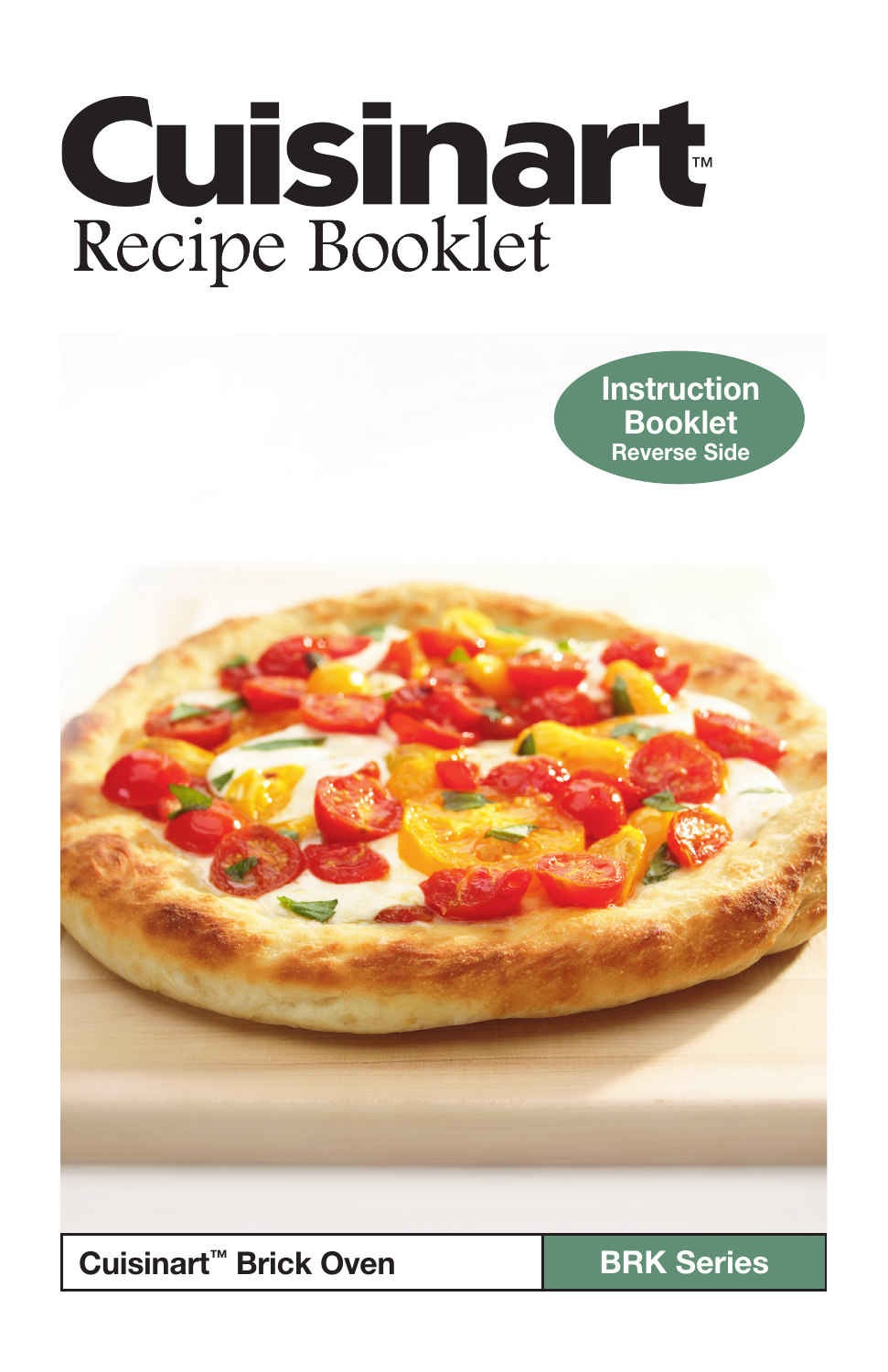## **RECIPES**

#### *Appetizers & Breads*

| Banana Pecan Crumb Muffins3            |  |
|----------------------------------------|--|
|                                        |  |
| Buttermilk Blueberry Crumb Cake  4     |  |
| Roasted Eggplant and Sweet Pepper      |  |
| Spinach, Gorgonzola & Artichoke Dip  5 |  |
|                                        |  |
| Asparagus, Mushroom & Fontina Quiche6  |  |
|                                        |  |
|                                        |  |
| Walnut Rosemary Bread with Raisins 8   |  |
| Pumpernickel Raisin Bread 8            |  |
|                                        |  |
|                                        |  |

#### *Pizza*

| Grape Tomato Margherita Pizza 10                                                  |
|-----------------------------------------------------------------------------------|
| Classic Neapolitan Pizza 10                                                       |
|                                                                                   |
| Pizza with Italian Sweet Sausage and                                              |
|                                                                                   |
| Pizza with Sun-dried Tomatoes, Artichokes,<br>Goat Cheese and Fresh Mozzarella 12 |

#### *Side Dishes*

| Butternut Squash and Potato Gratin  13 |  |
|----------------------------------------|--|

#### *Entrées*

| Hoisin Glazed Cornish Hens 14       |  |
|-------------------------------------|--|
|                                     |  |
| Rack of Lamb with Parmesan and      |  |
| Herb Roasted Leg of Lamb 16         |  |
|                                     |  |
| Simply Roasted Salmon and Fennel 17 |  |

#### *Desserts*

| Chocolate Soufflé Cake  19  |  |
|-----------------------------|--|
| Mascarpone Lemon Squares 20 |  |

Please see Instruction Booklet, page 5, for information about oven rack positions, as referred to in recipes that follow.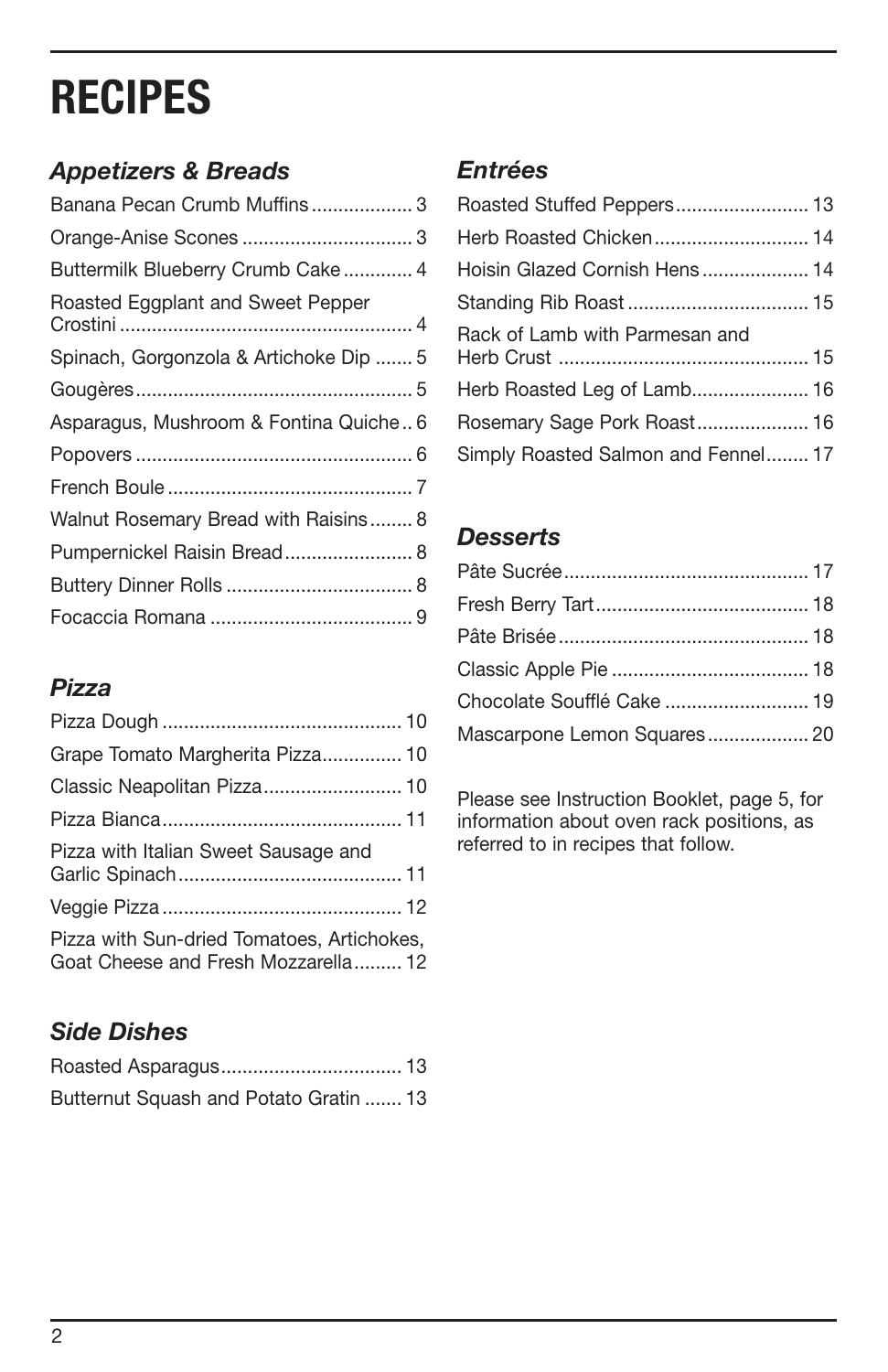#### Banana Pecan Crumb **Muffins**

These muffins are a great way to use over-ripe bananas.

#### Makes 6 large muffins

#### cooking spray

#### Crumb topping:

- ¼ cup unbleached, all-purpose flour
- 3 tablespoons light brown sugar
- 2 tablespoons unsalted butter, cold and cubed
- ½ teaspoon ground cinnamon
- ¼ cup pecans, toasted and chopped
- 1 pinch table salt

#### Muffin batter:

- 1 cup unbleached, all-purpose flour
- 1½ teaspoons baking powder
- ¼ teaspoon table salt
- ¼ teaspoon ground cinnamon
- 1 small, ripe banana, mashed
- ¼ cup packed light brown sugar
- $\frac{1}{4}$  cup whole milk
- ¼ cup vegetable oil
- 1 large egg, slightly beaten
- ¼ cup pecans, toasted and chopped

Preheat Cuisinart™ Brick oven to 400°F on the bake setting with the rack in position A. Lightly coat a 6-cup regular muffin pan with nonstick cooking spray.

Prepare the crumb topping. In a small bowl, mix the first 6 ingredients together with a fork, and reserve.

In a small bowl, mix the flour, baking powder, salt, and cinnamon; reserve.

In a large bowl, mix the banana, brown sugar, milk, oil and egg using a Cuisinart<sup>®</sup> Hand Mixer. Mix on medium speed until well blended. Add the flour mixture and nuts and mix with a fork until just mixed. Spoon evenly into prepared muffin cups and top with the reserved crumb topping.

Bake in the preheated oven for about 15 to 20 minutes, or until a cake tester inserted comes out clean. To ensure even color, turn muffin pan halfway through baking.

*Nutritional information per muffin:*  Calories 364 (50% from fat) • carb. 41g • pro. 5g • fat 21g • sat. fat 4g • chol. 47mg • sod. 274mg • calc. 42mg • fiber 2q

#### Orange-Anise Scones

High in calcium, these scones are a perfect way to jump start the day.

#### Makes 8 scones

| $2\frac{1}{2}$ | cups unbleached, all-purpose flour |  |  |
|----------------|------------------------------------|--|--|
|----------------|------------------------------------|--|--|

- 4 tablespoons granulated sugar, divided
- 2 teaspoons baking powder
- 2 teaspoons freshly ground star anise (4 pods)\*
- 1 teaspoon table salt
- 1 tablespoon orange zest (1 orange)
- 6 tablespoons unsalted butter, cold and cubed
- 1⁄3 cup fresh or frozen blueberries (optional)
- 2⁄3 cup buttermilk
- 1 large egg
- 2 tablespoons heavy cream

Preheat the Cuisinart™ Brick Oven to 350°F on the bake setting with the rack in position A. Line the baking tray with parchment paper.

Place the flour, 3 tablespoons of sugar, baking powder, star anise, salt, and zest in the work bowl of a Cuisinart® Food Processor fitted with the metal chopping blade. Process 10 seconds. Add the butter to the work bowl and pulse until the mixture resembles coarse crumbs.

Pour the mixture onto a clean counter/large cutting board and add the blueberries. Make a well in the center of the dry mixture. Whisk the buttermilk and egg together and slowly pour the mixture, ¼ at a time, into the well of the dry ingredients. After each addition use a pastry cutter to mix the dough together. Continue to slowly add the liquids to the dough and mix until the mixture is moist, but not a wet dough.

Form the dough into a 10-inch long cylinder. Using a sharp knife, cut into 8 even pieces. Place on prepared baking sheet. Brush each scone with heavy cream and the reserved sugar. Bake in preheated oven for about 20 minutes or until golden brown. To ensure even color, turn baking tray halfway through baking.

Let cool before serving.

\*May substitute allspice if star anise is unavailable.

Nutritional information per scone: Calories 278 (36% from fat) • carb. 39g • pro. 6g • fat 11g • sat. fat 7g • chol. 56mg • sod. 448mg • calc. 110mg • fiber 1g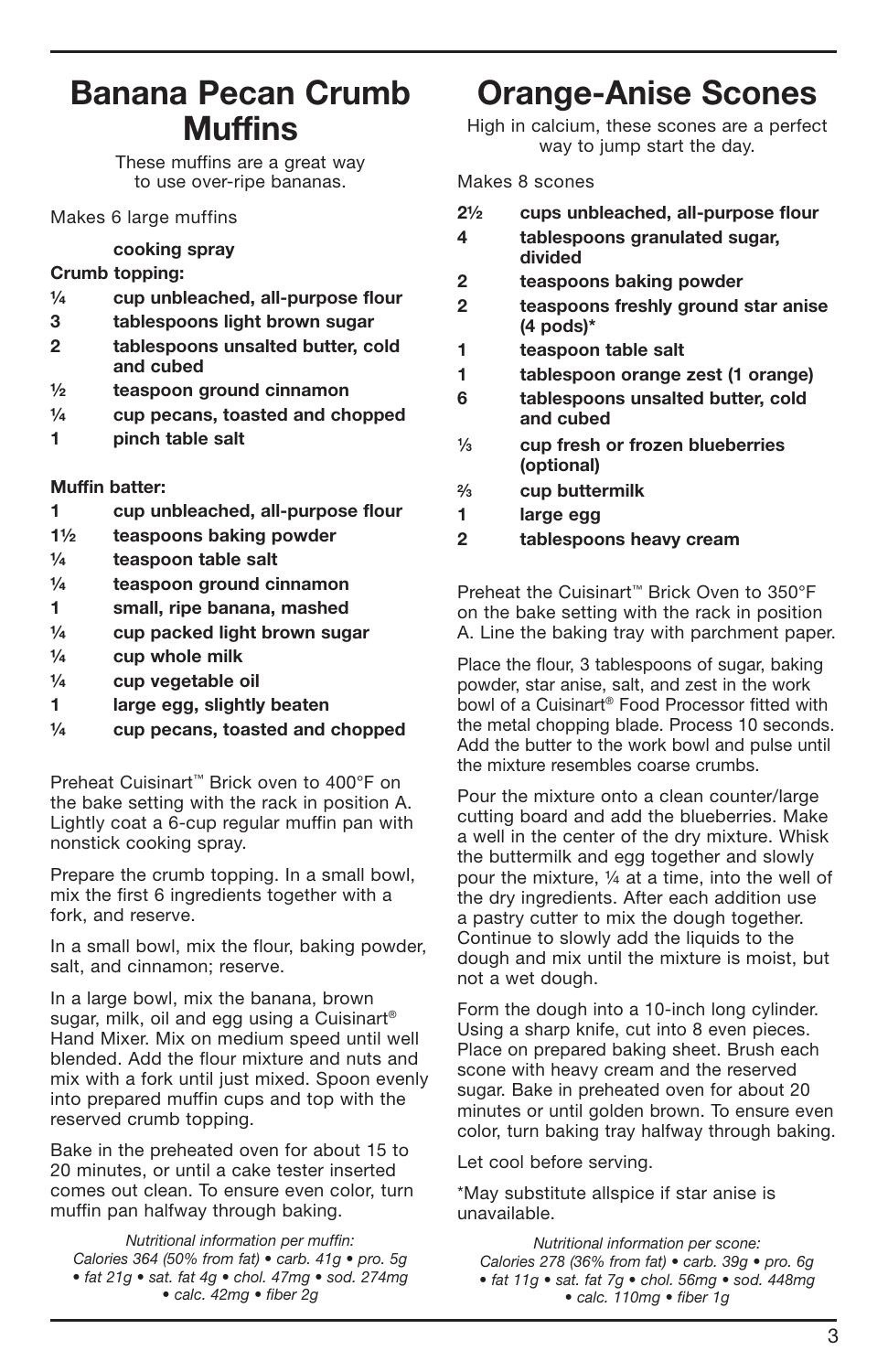#### Buttermilk Blueberry Crumb Cake

Makes one 8-inch cake, or 12 servings

#### cooking spray

#### Crumb topping:

- ½ cup unbleached, all-purpose flour
- ¼ cup packed light brown sugar
- ¼ cup granulated sugar
- 1 teaspoon ground cinnamon
- 1 pinch table salt
- ½ teaspoon vanilla extract
- 4 tablespoons unsalted butter, cold and cubed

#### Muffin Batter:

- 11⁄3 cups unbleached, all-purpose flour
- ¾ teaspoon baking soda
- ¼ teaspoon table salt
- 1⁄3 cup unsalted butter, cut into 5 pieces
- $\frac{1}{2}$  cup + 3 tablespoons granulated sugar
- 1 large egg
- ½ teaspoon vanilla extract
- $\frac{1}{3}$  cup buttermilk
- 1¼ cups fresh blueberries

Preheat the Cuisinart™ Brick Oven to 350°F on the bake setting with the rack in position A. Lightly coat an 8-inch square baking pan with nonstick cooking spray. Reserve.

Combine the first 7 ingredients in the work bowl of a Cuisinart® Food Processor fitted with the metal chopping blade. Pulse 3 to 4 times, until the mixture is just combined. Reserve.

In a small bowl, mix together the flour, baking soda, and salt. Reserve.

Place the butter and sugar in a medium bowl and mix with a Cuisinart® Hand Mixer until light and fluffy, about 1 minute. Add the egg and vanilla and beat until fully combined. Add the reserved dry ingredients,  $\frac{1}{3}$  at a time, and the buttermilk,  $\frac{1}{3}$  at time, alternating the two starting with the buttermilk and ending with the dry ingredients. Pour the batter into the prepared pan. Make a layer of the blueberries on top of the batter, slightly pressing them down. Cover evenly with the reserved crumb topping.

Bake in preheated oven for 50 to 60 minutes, or until a cake tester inserted into the cake comes out clean.

Nutritional information per serving: Calories 243 (35% from fat) • carb. 37g • pro. 3g • fat 10g • sat. fat • 6g • chol. 42mg • sod. 182mg • calc. 23mg • fiber 1g

#### Roasted Eggplant and Sweet Pepper Crostini

Makes 12 crostini

- 4 tablespoons extra virgin olive oil, divided 1 small Italian eggplant, about 8
- ounces, cut into ½-inch dice
- ½ large red bell pepper (about 3 to 4 ounces), cut into ½-inch dice
- ½ large yellow bell pepper (about 3 to 4 ounces), cut into ½-inch dice
- 2 ounces sweet onion, cut into ½- inch dice
- 3 garlic cloves, divided and smashed
- ½ teaspoon kosher salt
- ¼ teaspoon freshly ground pepper
- 1 tablespoon basil, very thinly sliced (or chiffonade)
- 12 ½-inch slices of rustic Italian bread with a tight crumb

Preheat Cuisinart™ Brick Oven to 375°F on bake with rack in position B. Line the baking tray with aluminum foil and coat with 2 teaspoons of olive oil.

Toss the eggplant, red pepper, yellow pepper, onion, and 2 of the garlic cloves in a mixing bowl with 2½ tablespoons of olive oil, salt, and pepper. Pour out onto prepared baking sheet. Bake for about 40 to 50 minutes, tossing vegetables every 10 to 15 minutes. Vegetables should be very soft and slightly browned.

Once vegetables are done cooking toss with chopped basil in mixing bowl. Taste and adjust seasonings accordingly.

Rub bread slices with remaining garlic clove and brush with remaining olive oil. Toast slices in oven-flipping bread once so that the crostini are an even golden brown on both sides, approximately 3 to 4 minutes per side.

Top crostini with warm eggplant and pepper topping and serve immediately.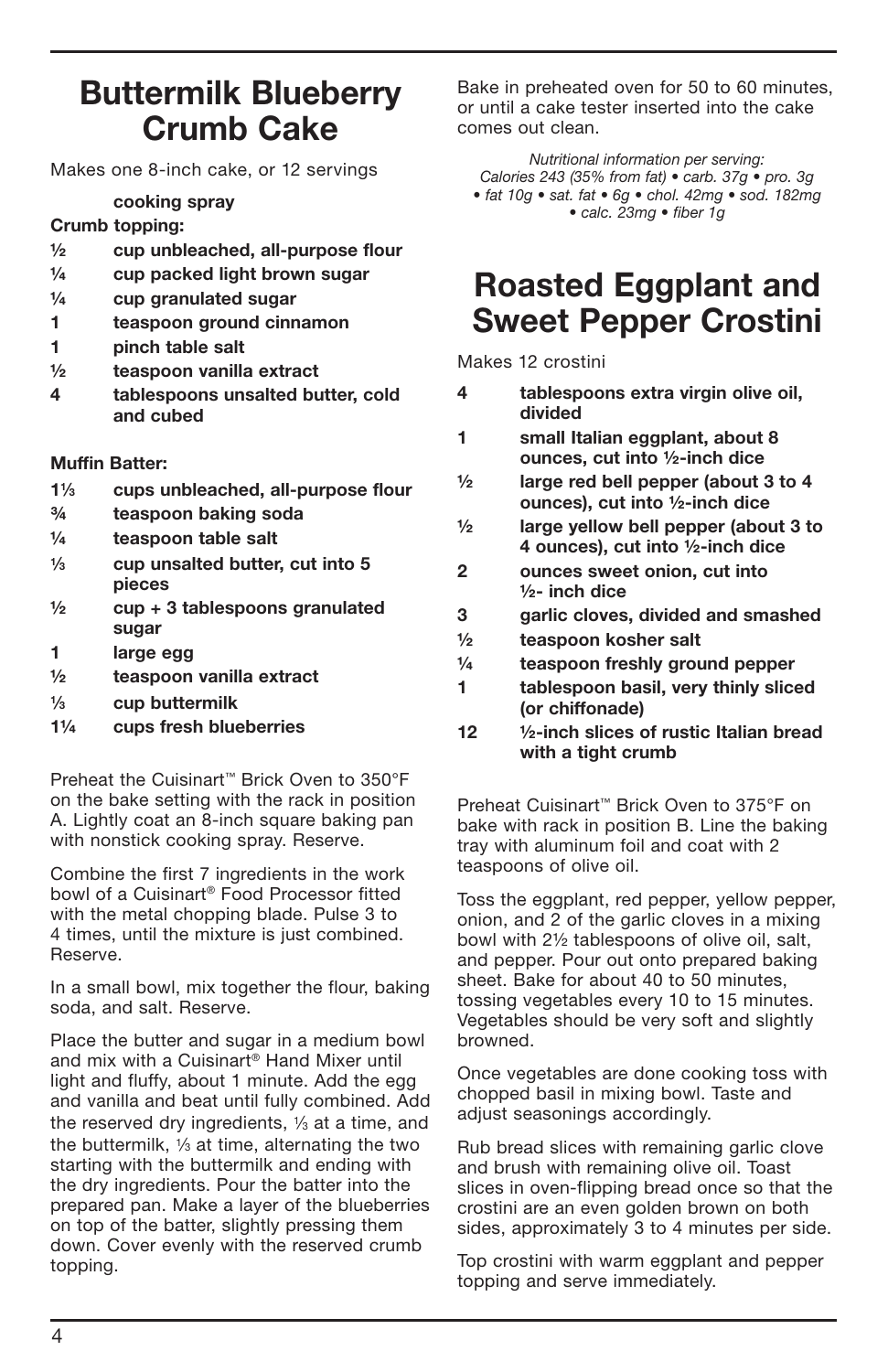Note: Eggplant can be made ahead and stored in refrigerator tightly sealed. For best results, bring eggplant to room temperature before serving.

Nutritional information per 2 crostini: Calories 255 (57% from fat) • carb. 21g • pro. 7g • fat 16g • sat. fat 3g • chol. 7mg • sod 384mg • calc. 125mg • fiber 2g

#### Spinach, Gorgonzola, Artichoke Dip

Our French Boule (recipe on page 7) is a perfect match for this delicious dip.

Makes 2 quarts, approximately 32 servings

cooking spray

- 2 ounces Parmesan, cut into ½-inch cubes
- 1 clove garlic
- 1 ounce shallots
- 16 ounces cream cheese, room temperature, cut into 1-inch pieces
- ¼ cup evaporated milk
- 16 ounces frozen spinach, thawed and dried thoroughly
- 3 ounces Gorgonzola, crumbled
- 2 cans (15 ounces each) artichoke hearts, drained and dried thoroughly
- $\frac{1}{2}$  teaspoon red pepper flakes

Preheat the Cuisinart™ Brick Oven to 375°F on the bake setting with the rack in position A. Lightly coat a 2-quart ceramic soufflé/ baking dish with non-stick cooking spray. Reserve.

Assemble a Cuisinart® Food Processor with the metal chopping blade. With the machine running, drop the Parmesan through the feed tube and process until finely chopped; place in small bowl and reserve. With the food processor running, add the garlic and shallot through the feed tube; process until chopped. Add the cream cheese and evaporated milk; process until creamy and smooth. Crumble the spinach over the cream cheese. Add the reserved Gorgonzola and 2⁄3 of the Parmesan; pulse about 10 times, or until well blended. Scrape the work bowl. Add the reserved artichoke hearts and red pepper flakes; pulse another 10 times.

Transfer the mixture to the prepared dish; sprinkle with the remaining Parmesan. Place in the preheated oven and bake for about 20 to 30 minutes, or until just browned on top and heated through.

Nutritional information per serving: Calories 61 (56% from fat) • carb. 3g • pro. 4g • fat 4g • sat. fat 2g • chol. 9mg • sod. 231mg • calc. 86mg • fiber 1g

## Gougères

Although Gruyère is the classic ingredient for gougères, you may substitute your favorite cheese.

Makes one hundred 1-inch gougères

- ½ cup water
- 4 tablespoons unsalted butter
- ¼ teaspoon fine sea salt or table salt
- ½ teaspoon sugar
- $\frac{1}{2}$  cup + 2 tablespoons unbleached, all-purpose flour
- 2 large eggs, + 2 more if necessary
- 1 cup Gruyère cheese, shredded and divided
- ¼ teaspoon fine sea salt or table salt
- $\frac{1}{2}$  teaspoon black pepper
- ½ teaspoon cayenne
- ¼ teaspoon paprika

Preheat the Cuisinart® Brick Oven to 500°F on the convection bake setting with the baking stone on the bottom rack in position A. Preheat baking stone for at least 30 minutes. Line the baking tray with parchment paper.

Place the water, butter, salt and sugar in a medium saucepan and set over medium heat. Once the mixture comes to a boil, remove from heat and stir in all of the flour. Return to the burner and raise the heat to mediumhigh. Using a wooden spoon, continuously stir the mixture until it dries out. You will know it is done when the dough leaves a thick hard film on the bottom of the pot.

Remove from heat and put mixture into a medium-large mixing bowl. Beat the dough with a Cuisinart® Hand Mixer on a low speed to release steam and cool. Once the dough has cooled, after about 2 to 3 minutes, start adding the eggs, one at a time, mixing each until fully incorporated before adding the next. The dough is ready when it becomes a pale yellow color, and will drop from the beater in a slow and steady stream. If the dough is too thick, beat the remaining two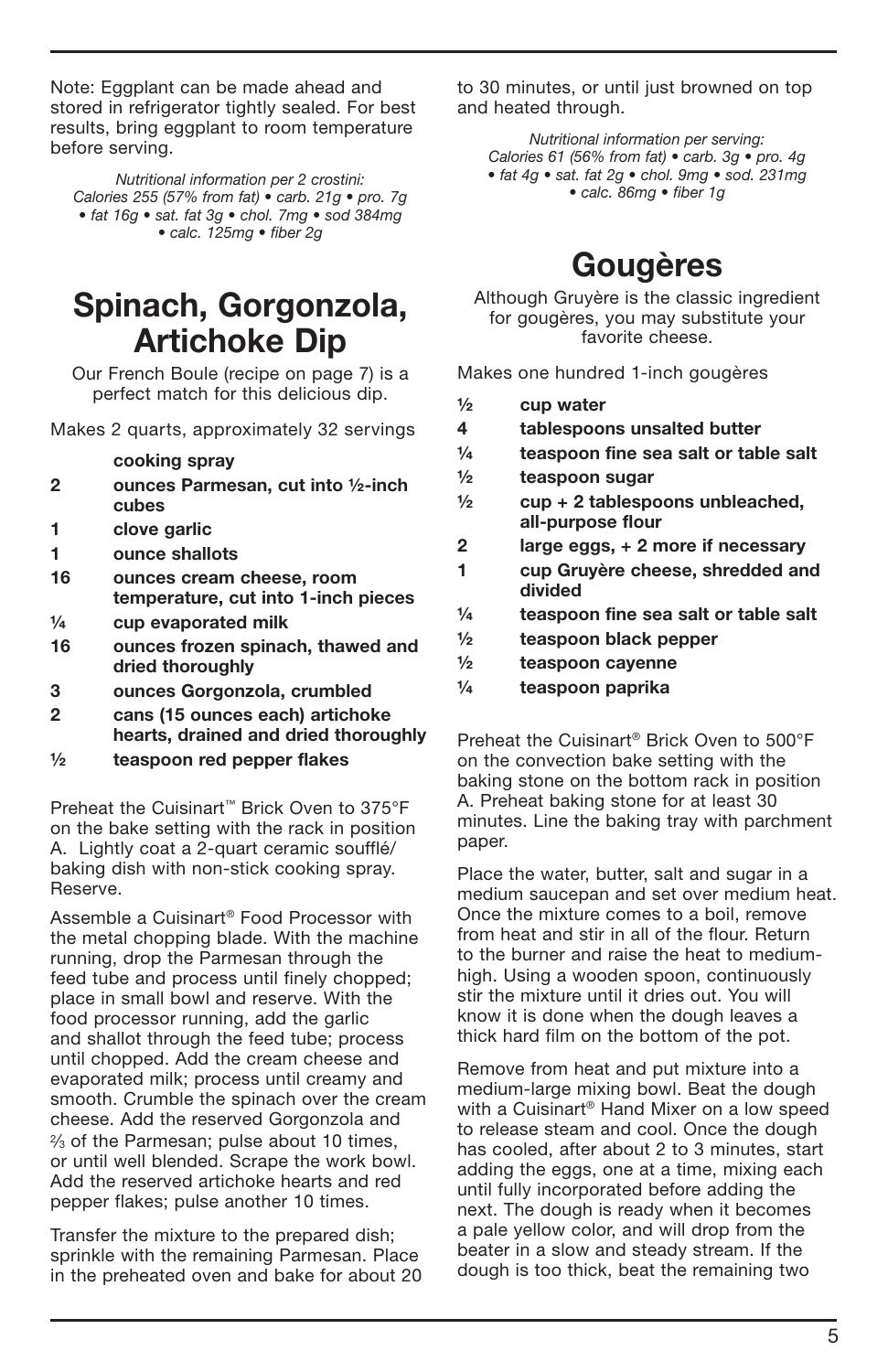eggs together and slowly begin to add them with the beaters running. Be sure not to make the dough too runny or it will not hold its shape.

Stir in ½ cup of Gruyère and the spices. Pour the batter into a large pastry bag fitted with a small to medium sized round tip. Pipe the gougère dough into 1-inch rounds, leaving ½-inch around each one on the prepared baking sheet. Top each one with a pinch of the reserved Gruyère. Place the tray on the preheated stone in the oven, and turn the oven off. Let the gougères sit in the oven for 10 minutes. Lower the heat to 300°F and turn the oven back on. Let bake for 20 to 25 minutes, or until the gougères are hollow and nicely browned, and not wet inside. To ensure even color, turn baking sheet halfway through baking.

Serve immediately.

Nutritional information per serving (five, 1-inch gourgès): Calories 82 (66% from fat) • carb. 3g • pro. 4g • fat 6g • sat. fat 4g • chol. 19mg • sod. 97mg • calc. 116mg • fiber 0g

#### Asparagus, Mushroom & Fontina Quiche

Great for a Sunday brunch, this quiche will please any crowd.

Makes one 9-inch deep-dish quiche, 8-12 servings

- ½ recipe pâte brisée dough (page 17)
- 2 tablespoons unsalted butter, or olive oil
- 1 cup asparagus, cut into ½-inch pieces
- 1 cup mushrooms, halved and sliced
- 1¼ cup whole milk
- 1¼ cup heavy cream
- 4 large eggs
- ½ teaspoon table salt
- ½ teaspoon black pepper
- 3 ounces fontina

Preheat Cuisinart™ Brick Oven to 350°F on the bake setting fitted with the baking stone on a rack in position A. Preheat stone for at least 30 minutes. Roll out the dough into a 10-inch disc that is about 1/8 inch thick. Fit into an ungreased 9-inch, 1½ quart, ceramic pie baker. Chill in refrigerator for about 20 minutes. Using a fork, prick the

dough evenly all over but make sure not to go entirely through the dough. Line the shell with parchment and weigh down with dried beans or rice. Bake in preheated oven for 15 to 20 minutes, or until the dough underneath the parchment is no longer wet. Remove the beans/rice and parchment and continue baking until the shell is golden brown. Remove; chill; reserve.

While the shell is baking, place the butter/ olive oil in a skillet over medium heat. Add the asparagus and mushrooms and sauté over medium-high heat for 4 to 5 minutes, or until the asparagus is bright and just softened. Reserve.

In a medium bowl, mix the milk, cream, eggs, salt and pepper. Using a Cuisinart® Hand Mixer fitted with the whisk attachment, whip the mixture on high for 30 seconds to 1 minute. Spread the asparagus and mushrooms evenly on the bottom of the cooled tart shell. Pour in the liquid mixture and top with the fontina.

Bake on the preheated baking stone for 40 to 60 minutes, or until the quiche has browned on top and is just set.

Nutritional information per serving (based on 12 servings): Calories 215 (68% from fat) • carb. 11g • pro. 7g

• fat 16g • sat. fat 8g • chol. 115mg • sod. 233mg • calc. 106mg • fiber 1g

#### Popovers

Pair this easy side dish with our Standing Rib Roast (page 13), using the roast's fat drippings instead of butter.

Makes 6 popovers

- ¾ cup unbleached, all-purpose flour
- ¾ cup evaporated fat-free milk, or reduced fat milk
- 2 large eggs

1 tablespoon butter, melted (may substitute with fat from rib roast)

½ teaspoon of salt

Place all ingredients into a medium-sized bowl. Using a Cuisinart® Hand Mixer, mix on low for about 10 seconds. Increase the speed to high and beat until the batter is smooth. Cover; let sit for 30 to 40 minutes.

Preheat the Cuisinart™ Brick Oven to 450°F on the convection bake or bake setting fitted with the baking stone on a rack in position A.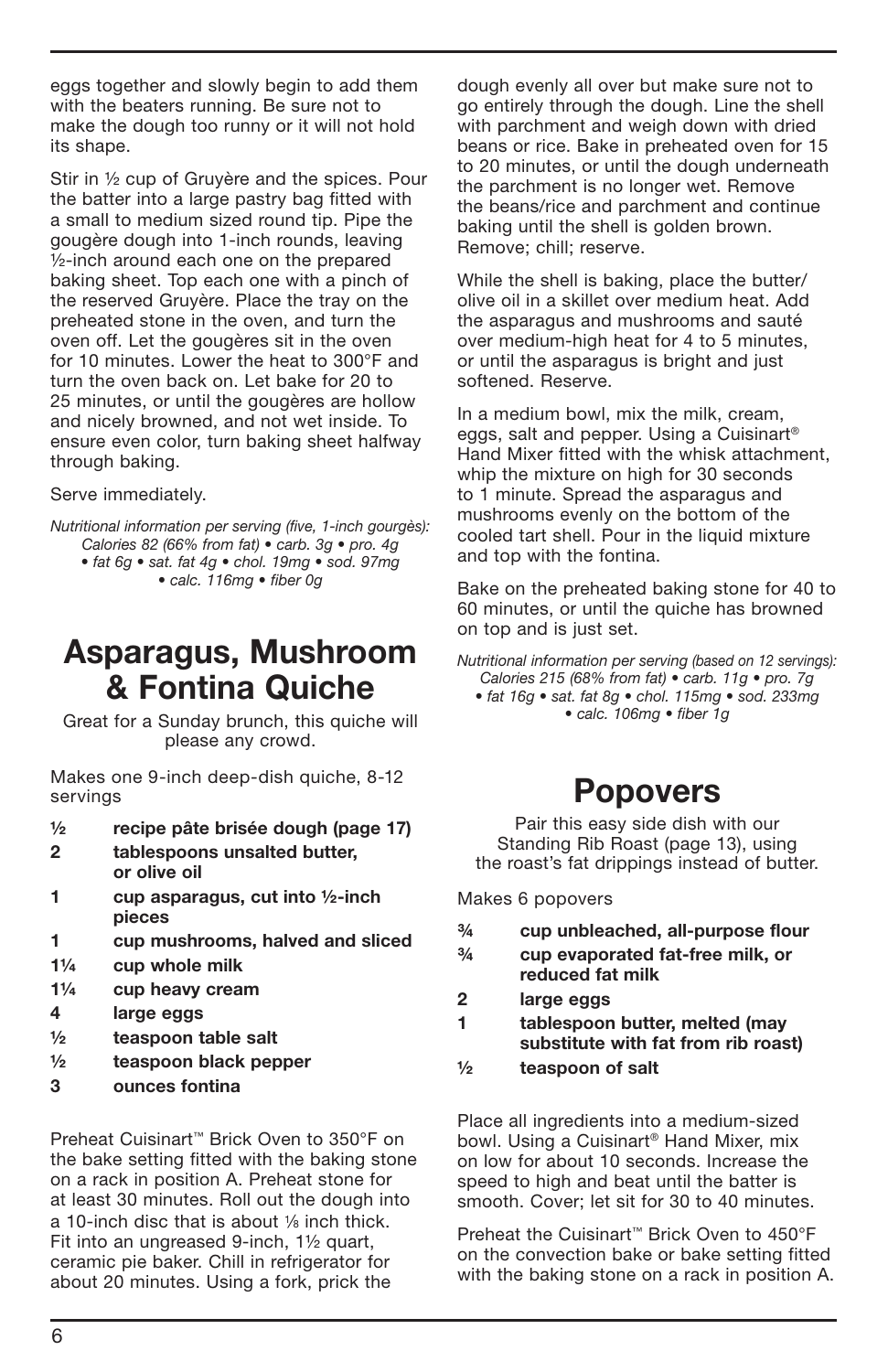Preheat stone for at least 30 minutes. Heavily butter, or coat with nonstick cooking spray, six 5-ounce ramekins. Fill each ramekin with about  $1/3$  cup of batter. Place in the oven directly on the stone and bake for 30 minutes. Lower the heat to 350°F and bake an additional 20 minutes. Remove from oven and carefully unmold from ramekins. Serve immediately.

*Nutritional information per popover:*  Calories 124 (28% from fat) • carb. 16g • pro. 6g • fat 4g • sat. fat 2g • chol. 76mg • sod. 170mg • calc. 104mg • fiber 0g

## French Boule

Makes 1 large round loaf, approximately 12 servings

- 2½ teaspoons active dry yeast
- $\frac{1}{3}$  cup warm (105°-110°F) water
- 4 cups unbleached, all-purpose flour
- 2 teaspoons fine sea salt or table salt
- 1 cup cold water cornmeal for dusting

Dissolve the yeast in the  $\frac{1}{3}$  cup of warm water. Let stand 3 to 5 minutes, or until mixture is foamy. Add the flour and salt to the work bowl of the Cuisinart® Food Processor fitted with the dough blade. Process for 10 seconds. With the machine running, add the warm water with yeast and then the cold water in a slow stream and process until a dough ball forms. Continue processing for 1 to 2 minutes to knead the dough.

Lightly flour the top of the dough and remove from bowl. Shape it into a smooth ball and place in a lightly floured 1-gallon sealable plastic bag. Squeeze the air out and seal the bag. Let rise in a warm place until it has doubled, about 1 to 1½ hours.

Put the dough on a lightly floured table and punch it down to release air. Let it rest 5 minutes. Shape into a round loaf and place on a cornmeal-dusted baking sheet or peel. Cover lightly with oiled plastic wrap and allow to rise until doubled, about 30 to 40 minutes.

Preheat the Cuisinart® Brick oven to 400°F on the convection bake or bake setting fitted with the baking stone on a rack in position A. Preheat the baking stone for at least 30 minutes.

Using a serrated knife, cut a cross ¼-inch deep on the top of the loaf.

Bake for 40 to 50 minutes, or until nicely browned and sounds hollow when tapped. Let cool completely before serving.

Nutritional information per serving: Calories 153 (3% from fat) • carb. 32g • pro. 5g • fat 0g • sat. fat 0g • chol. 0mg • sod. 224mg • calc. 7mg • fiber 1g

#### Walnut Rosemary Bread with Raisins

Makes 1 small round loaf, approximately 16 servings

- ½ teaspoon active dry yeast
- $\frac{1}{2}$  cup + 2 tablespoons warm water
- 1¼ cups unbleached, bread flour, plus more for dusting
- $\frac{1}{2}$  cup whole wheat flour
- 2 tablespoons rye flour
- 1 teaspoon fine sea salt or table salt
- ½ teaspoon extra-virgin olive oil
- ¼ cup golden raisins, or any similar dried fruit
- $\frac{1}{4}$  cup chopped walnuts
- 1 tablespoon chopped fresh rosemary cornmeal for dusting

Dissolve the yeast in the warm water. Let stand 3 to 5 minutes, or until mixture is foamy. Add the flours, salt, and olive oil to the work bowl of the Cuisinart® Food Processor fitted with the dough blade. Process for 10 seconds. With the machine running, slowly add the water and yeast mixture through the feed tube and process until it forms a dough ball. Continue processing for 1 to 2 minutes to knead the dough.

Lightly flour the top of the dough and remove from bowl. Shape it into a smooth ball and place in a lightly floured 1-gallon sealable plastic bag. Squeeze the air out and seal the bag. Let rise in a warm place until it has doubled, about 1 to 1½ hours.

Put the dough on a lightly floured table and punch it down to release air. Let it rest 5 minutes. Stretch the dough into an 8-inch square. Place the raisins and walnuts on top and knead until fully incorporated, 2 to 4 minutes. Shape into a round loaf and place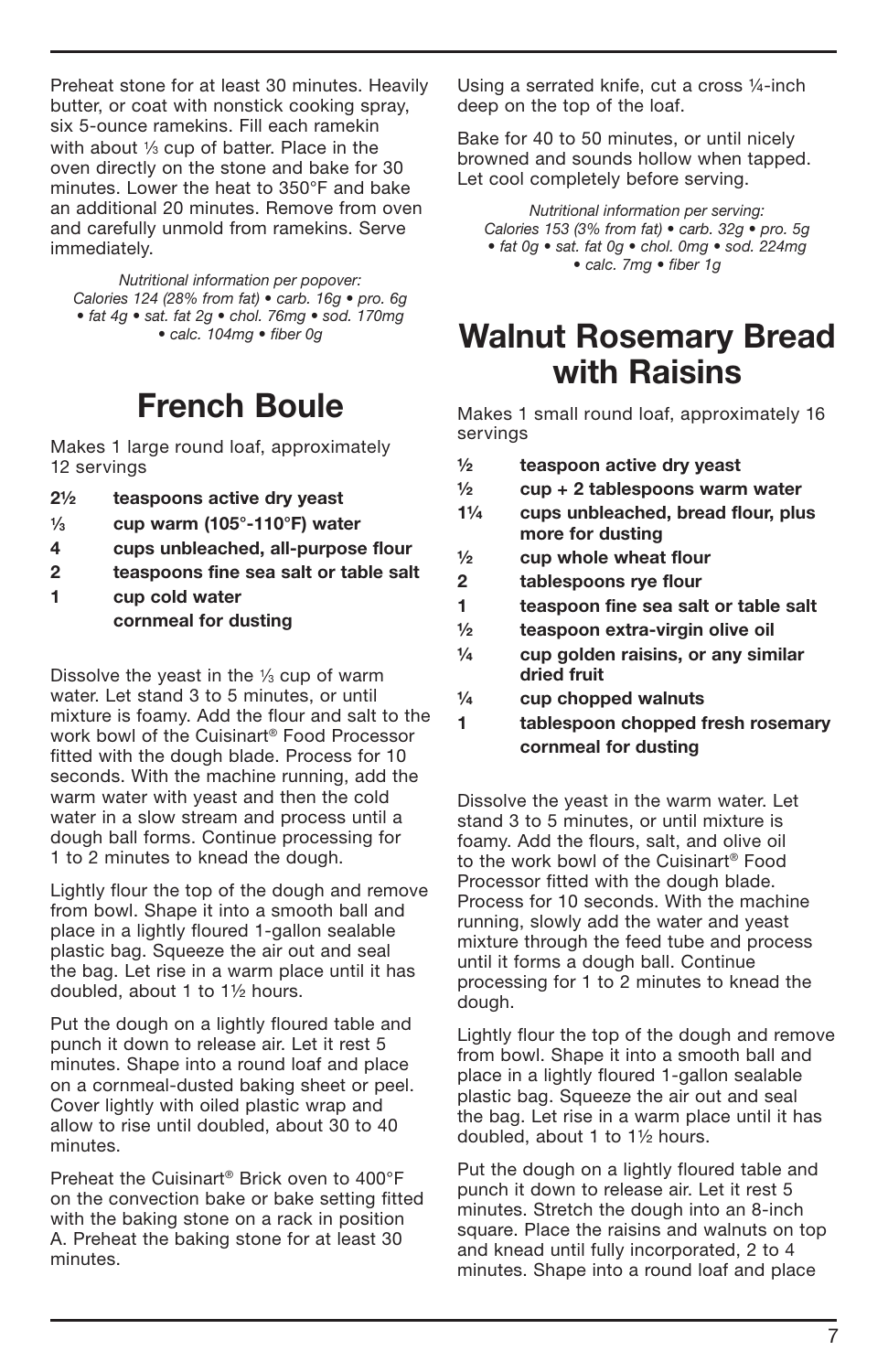on a cornmeal-dusted baking sheet or peel. Cover lightly with oiled plastic wrap and allow to rise until doubled, about 30 to 40 minutes.

Preheat the Cuisinart™ Brick Oven to 450°F on the convection bake or bake setting fitted with the baking stone on a rack in position A. Preheat stone for at least 30 minutes. Using a serrated knife cut a star, ¼-inch deep, on the top of the loaf. Bake on the preheated stone for 30 minutes. Reduce the temperature to 425°F and continue to bake for an additional 15 to 20 minutes, or until the loaf sounds hollow when tapped and the internal temperature reads 205°F on an instant-read thermometer.

Let bread fully cool before serving.

Nutritional information per serving: Calories 73 (18% from fat) • carb. 13g • pro. 2g • fat 1g • sat. fat 0g • chol. 0mg • sod. 147mg • calc. 9mg • fiber 1g

#### Pumpernickel Raisin Bread

Makes 1 large loaf, approximately 24 servings

- 2¼ teaspoons active dry yeast
- 1¼ cups warm (105°-110°F) water
- ¼ cup molasses
- 2¾ cups unbleached bread flour
- ½ cup whole wheat flour
- $\frac{1}{2}$  cup rye flour
- 1⁄3 cup cornmeal
- 2 tablespoons unsweetened cocoa powder
- 1 teaspoon instant espresso powder
- 2 tablespoons vital wheat gluten
- 1½ teaspoons fine sea salt, or table salt
- 2 tablespoons vegetable oil
- ¾ cup raisins
- 2 teaspoons caraway seeds

Dissolve the yeast in the warm water with the molasses. Let stand 3 to 5 minutes, or until mixture is foamy. Add the flours, cornmeal, cocoa and espresso powders, wheat gluten, salt, and vegetable oil to the work bowl of the Cuisinart® Food Processor fitted with the dough blade. Process for 10 seconds. With the machine running, slowly add the water and yeast mixture through the feed tube and

process until a dough ball forms. Continue processing for 1 to 2 minutes to knead the dough.

Lightly flour the top of the dough and remove from bowl. Shape it into a smooth ball and place in a 1-gallon sealable plastic bag. Squeeze the air out and seal the bag. Let rise in a warm place until it has doubled, about 1 to 2 hours.

Put the dough on a lightly floured table and punch it down to release air. Let it rest 5 minutes. Stretch the dough into a large square. Place the raisins and walnuts on top and knead until fully incorporated, 2 to 4 minutes. Shape into a round loaf and place on a cornmeal-dusted baking sheet or peel. Cover lightly with oiled plastic wrap and allow to rise until doubled, about 30 to 40 minutes.

Preheat the Cuisinart™ Brick Oven to 350°F on the convection bake or bake setting fitted with the baking stone on a rack in position A. Preheat stone for at least 30 minutes. Using a serrated knife cut a star, ¼-inch deep, on the top of the loaf. Bake for 50 to 60 minutes, until bread sounds hollow when tapped and measures 205°F when tested with an instant read thermometer. Transfer to a rack to cool.

Nutritional information per serving: Calories 105 (12% from fat) • carb. 21g • pro. 3g • fat 1g • sat. fat 0g • chol. 0g • sod. 589 • calc. 15mg • fiber 1g

#### Buttery Dinner Rolls

Makes 16 rolls

| $\frac{3}{4}$ | cup whole milk, plus 1 tablespoon |
|---------------|-----------------------------------|
|               | for brushing                      |
| 1/2           | oun uncolted butter plue          |

- ½ cup unsalted butter, plus 2 tablespoons for brushing
- ¼ cup granulated sugar
- 1 teaspoon fine sea salt, or table salt
- 2¼ teaspoons active dry yeast
- $\frac{1}{4}$  cup warm (105°-110°F) water
- 4¾ cups unbleached bread flour
- 1 large egg

In a microwave-safe container, scald the milk in the microwave; stir in the  $\frac{1}{2}$  cup butter, sugar and salt; reserve.

Dissolve the yeast in the warm water. Let stand 3 to 5 minutes, or until mixture is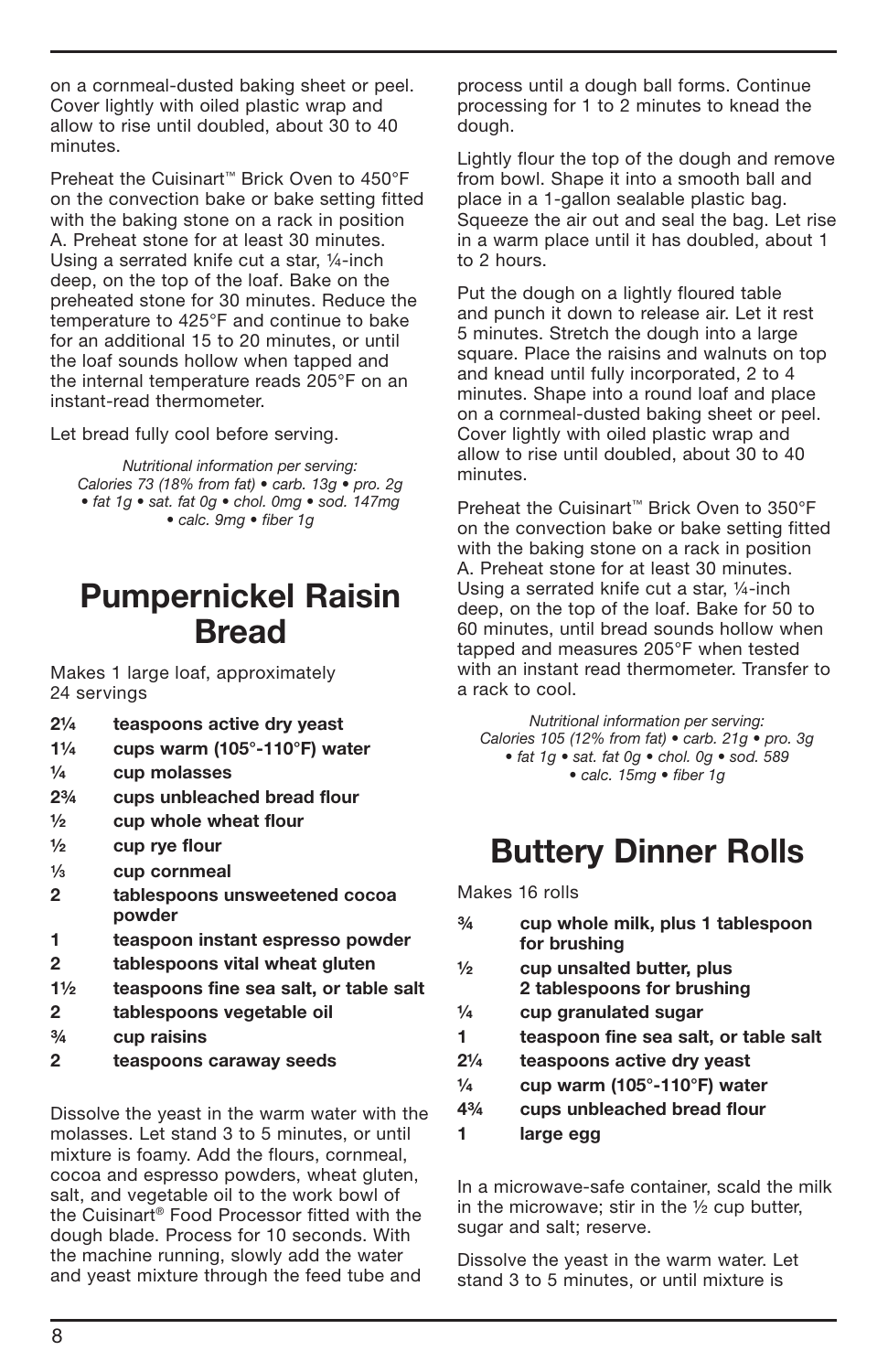foamy. Add the flour to the work bowl of the Cuisinart® Food Processor fitted with the dough blade and process for 10 seconds. With the machine running, slowly add the liquids through the feed tube and process until a dough ball forms. Continue processing for 1 to 2 minutes to knead the dough. Shape it into a smooth ball and place in a 1-gallon sealable plastic bag. Squeeze the air out and seal the bag. Let rise in a warm place until it has doubled, about 45 to 60 minutes.

Preheat the Cuisinart™ Brick Oven to 450°F on the convection bake or bake setting fitted with the baking stone on a rack in position A. Preheat the stone for at least 30 minutes. Lightly butter a 10-inch round baking pan. Divide the dough into 16 equal pieces, about 2¼ ounces each. Roll into smooth rounds and arrange in the prepared pan. Cover with plastic wrap and let rise until about doubled, about 30 to 40 minutes. Combine remaining tablespoon of milk and butter and heat until the butter has melted. Just before baking, gently brush the rolls with the butter/milk mixture. Place in preheated oven and bake until golden brown, about 25 to 30 minutes. Remove from pan and let cool on a rack for about 10 minutes for serving.

For a softer roll, brush each with melted butter just after removing from oven.

Nutritional information per serving (1 roll): Calories 209 (38% from fat) • carb. 28g • pro. 5g • fat 9g • sat. fat 5g • chol. 34mg • sod. 160mg • calc. 23mg • fiber 1g

#### Focaccia Romana

For another version of this Italian staple,

throw on some chopped kalamata olives.

#### Makes 18 servings

- 2½ teaspoons active dry yeast
- 1⁄8 teaspoon granulated sugar
- $\frac{1}{3}$  cup warm (105°-110°F) water
- 4 cups unbleached, all-purpose flour
- 3 teaspoons kosher salt, divided
- 1 cup cold water
- 4 tablespoons extra virgin olive oil, divided
- 2 tablespoons fresh rosemary

Dissolve the yeast and sugar in the warm water. Let stand 3 to 5 minutes, or until mixture is foamy.

Place flour and 1 teaspoon of salt in the work bowl of a Cuisinart® Food Processor fitted with the dough blade; process 10 seconds to combine. Add cold water and 2 tablespoons of oil to the yeast mixture.

With the machine running, slowly pour the liquid through the feed tube. Process until a dough ball forms. Continue to let the machine run another minute to knead.

Place the dough in a lightly floured sealable plastic bag. Let rise in a warm place until doubled in size, about 45 minutes to 1 hour.

Preheat Cuisinart™ Brick Oven to 400°F on the convection bake or bake setting fitted with the baking stone on a rack in position A. Lightly coat the baking sheet with a non-stick cooking spray.

Turn the dough out onto a floured surface. Roll out into a rectangle and then fit onto the prepared pan, stretching the ends of the dough to meet the edges of the baking tray. Using your fingers, make indentations in the dough over the entire surface. Brush the dough with the remaining olive oil, and sprinkle the salt and rosemary to cover. Cover with plastic wrap and let rise until puffy, about 20 minutes

Bake until golden and crisp, about 20 to 25 minutes. Let cool slightly on wire rack.

Nutritional information per serving: Calories 131 (23% from fat) • carb. 22g • pro. 3g • fat 3g • sat. fat 0g • chol. 0mg • sod. 224mg • calc. 10mg • fiber 1g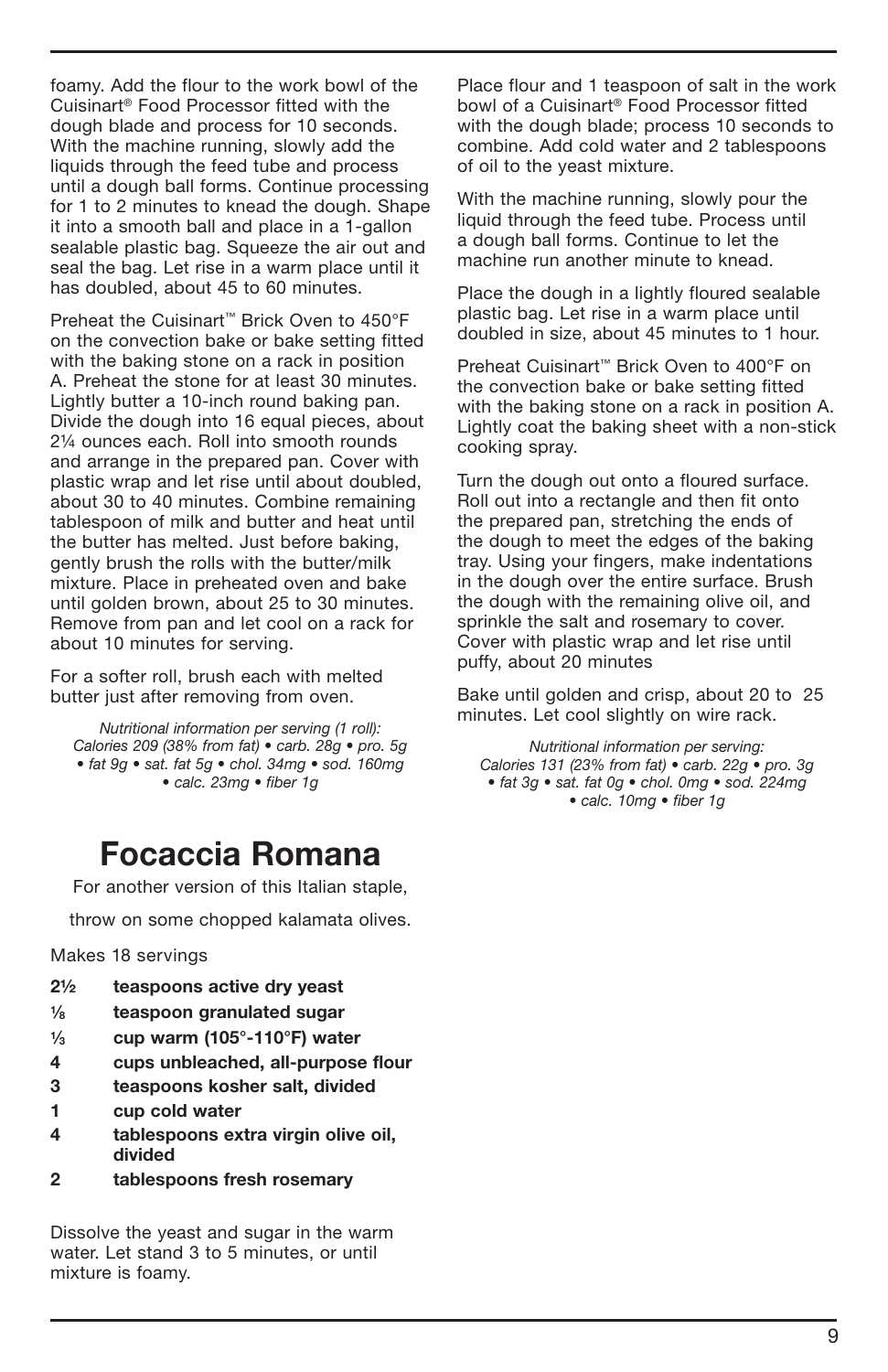Making pizza is easy in the Cuisinart™ Brick Oven.

For best results, we recommend baking pizzas and focaccia directly on the baking stone. Always preheat the stone.

We strongly recommend using a pizza peel dusted with cornmeal to place or remove pizza in or out of the brick oven.

If a peel is not available, carefully place the pizza directly on the preheated stone dusted with cornmeal or prepare and bake pizza in the provided baking tray, both methods produce excellent results.

To prepare in baking tray: Roll and stretch dough to desired shape to fit baking tray. Brush with olive oil and top accordingly. Place baking tray directly on preheated stone.

## Pizza Dough

This dough freezes very well.

Makes three 12-inch pizzas - 24 servings

- 2¼ teaspoons active dry yeast
- 1 teaspoon granulated sugar
- $\frac{1}{2}$  cup warm (105°-110°) water
- 4 cups unbleached, all-purpose flour, plus more for dusting
- 1½ teaspoons kosher salt
- 1 tablespoon extra virgin olive oil
- 1 cup cold water

Dissolve the yeast and sugar in the warm water. Let stand 3 to 5 minutes, or until the mixture gets foamy.

Place the flour, salt and olive oil in the work bowl of a Cuisinart® Food Processor fitted with the dough blade. Pulse about 5 times to mix; scrape down the sides of the bowl.

Add the cold water to the yeast mixture. With the motor running, slowly pour the liquid yeast mixture through the feed tube. Process until a dough ball forms. Continue to let the machine run for an additional minute to knead. Dough will be slightly sticky.

Lightly dust a sealable plastic bag with flour. Dust dough with flour. Place the dough into the floured bag; squeeze out all of the air and seal. Let rise in a warm place for 45 minutes to 1 hour.

Nutritional information per serving (based on 1 slice pizza assuming 8 slices per pie): Calories 228 (9% from fat) • carb. 44g • pro. 7g • fat 2g • sat. fat 0g • chol. 0mg • sod. 253mg • calc. 12mg • fiber 2g

#### Grape Tomato Margherita Pizza

So easy to prepare – let the kids help out

with putting on the toppings.

Makes three 12-inch pizzas, or eight 4-inch pizzas

- 1 recipe pizza dough
- ¼ cup extra virgin olive oil
- 22⁄3 cups grape/cherry tomatoes, halved
- ½ cup fresh basil, torn into pieces
- 6 ounces fresh mozzarella, torn into pieces

Preheat Cuisinart™ Brick Oven to 425°F on the convection bake or bake setting fitted with the baking stone on a rack in position A. Preheat stone for at least 30 minutes.

Roll and stretch dough to desired shape. Brush liberally with olive oil. Place on top of preheated stone and bake for about 10 minutes, or until dough is lightly golden.

Remove dough from oven. Brush dough with olive oil. Arrange tomatoes and basil evenly around the dough. Top with the mozzarella. Return to preheated oven and bake an additional 15 to 20 minutes, or until desired doneness has been achieved.

Nutritional information per serving: Calories 355 (32% from fat) • carb. 48mg • pro. 12g • fat 13g • sat. fat 3g • chol. 12mg • sod. 357mg • calc. 157mg • fiber 2g

### Classic Neapolitan Pizza

Makes one 12-inch pizza

|               | yellow cornmeal for dusting                     |
|---------------|-------------------------------------------------|
| $\frac{1}{3}$ | recipe pizza dough                              |
| 1             | tablespoon extra virgin olive oil               |
| 8             | ounces fresh mozzarella, sliced                 |
| 10            | large basil leaves,<br>or about 20 small leaves |
|               |                                                 |

#### ¾ cup pizza sauce

Preheat the Cuisinart™ Brick Oven to 425°F on the convection bake or bake setting fitted with the baking stone on a rack in position A. Preheat stone for at least 30 minutes.

Roll out dough on a cornmeal-dusted surface into a 12-inch circle. Brush the outer edge of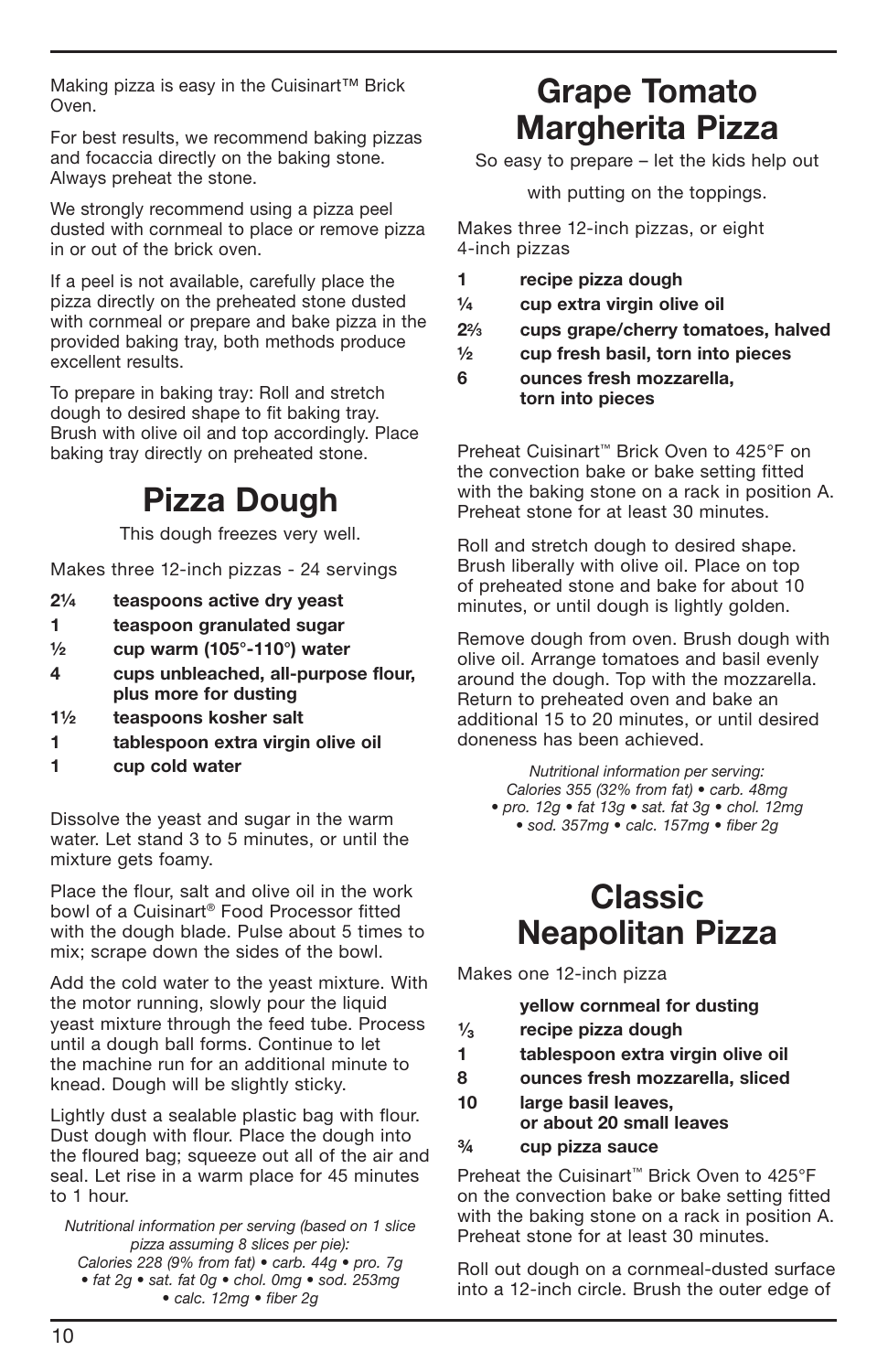the dough with olive oil. Lay the mozzarella evenly on the dough, leaving a 1-inch border. Scatter the basil on top of the cheese and then finish with a layer of sauce.

Carefully transfer prepared pizza to the stone in the preheated brick oven (a pizza peel may be helpful). Bake for about 20 minutes, until the dough is nicely browned and the cheese is completely melted. Remove the pizza from the oven. Cut into slices and serve immediately.

Nutritional information per serving: Calories 176 (45% from fat) • carb. 16g • pro. 8g fat 9g  $\bullet$  sat. fat 4g  $\bullet$  chol. 22mg  $\bullet$  sod. 207mg calc. 155mg • fiber 1g

#### Pizza Bianca

A favorite for all cheese lovers.

Makes one 12-inch pizza

- 1½ cups ricotta
- 2 ounces Parmesan, grated
- 2 medium cloves garlic, finely chopped
- 1 pinch kosher or sea salt
- ½ teaspoon freshly ground black pepper
	- yellow cornmeal for dusting
- *1*⁄<sub>3</sub> recipe pizza dough<br>1 tablespoon extra vi
- tablespoon extra virgin olive oil
- 8 ounces mozzarella, shredded

Preheat the Cuisinart™ Brick Oven to 425°F on the convection bake or bake setting fitted with the baking stone on a rack in position A. Preheat stone for at least 30 minutes.

In a medium-sized bowl, mix the ricotta, Parmesan, garlic, salt and pepper until well combined. Reserve.

Roll out dough on a cornmeal-dusted surface into a 12-inch circle. Brush the outer edge of the dough with olive oil. Spread the ricotta mixture evenly over the dough, leaving a 1 inch border. Top the ricotta with mozzarella.

Carefully transfer the prepared pizza to the stone in the preheated brick oven (a pizza peel may be helpful). Bake for about 20 minutes, or until the dough is nicely browned and the cheese is completely melted and bubbling on top. Carefully remove the pizza from the oven. Cut into slices and serve immediately.

Nutritional information per serving: Calories 286 (53% from fat) • carb. 17g • pro. 16g fat 17g • sat. fat 9g • chol. 51mg • sod. 434 mg calc. 346mg • fiber 1g

#### Pizza with Italian Sweet Sausage and Garlic Spinach

Makes one 12-inch pizza

- 2 teaspoons olive oil 6 ounces fresh Italian sweet sausage, casings removed
- 3 to 4 cloves garlic, finely chopped
- 8 packed cups fresh spinach, washed and dried
- ¼ teaspoon kosher salt
- ¼ teaspoon crushed red pepper
- $\frac{1}{4}$  cup dry white wine
	- yellow cornmeal for dusting
- $\frac{1}{3}$  recipe pizza dough<br> $\frac{1}{2}$  cun pizza sauce
- ½ cup pizza sauce
- 8 ounces mozzarella, shredded
- 1 ounce Parmesan, grated extra virgin olive oil for brushing

Heat olive oil in a 12-inch skillet over medium heat. When oil shimmers across the pan add the sausage. Break up sausage into small pieces with a wooden spoon while it is cooking. Once sausage is completely cooked through, remove from pan and reserve.

Pour off all but 1 teaspoon of fat and add the chopped garlic to the pan and place over medium low heat. Stir for one minute, until garlic is fragrant, being careful not to burn. Stir in spinach until wilted and add the salt and crushed red pepper. Stir in the white wine, scraping up any browned bits that have been left behind in the pan. Continue cooking over medium heat until wine has been almost completely reduced. Remove from heat and reserve.

Preheat the Cuisinart™ Brick Oven to 425°F on the convection bake or bake setting fitted with the baking stone on a rack in position A. Preheat stone for at least 30 minutes.

Roll out dough on a cornmeal-dusted surface into a 12-inch circle. Pour pizza sauce in the middle of the dough and spread out over the circle, leaving a

1-inch border. Place reserved sausage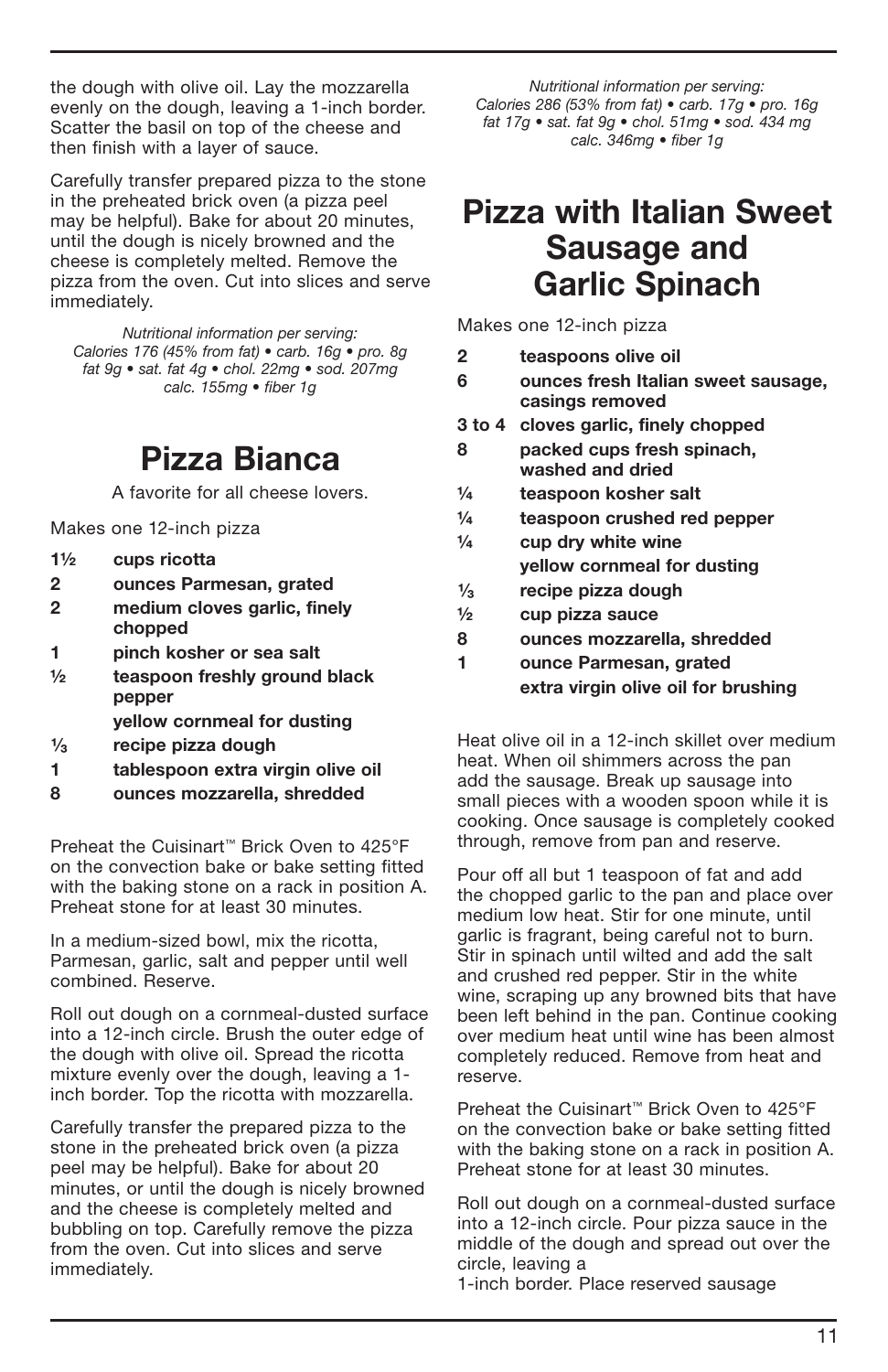and garlic spinach evenly over pie. Scatter mozzarella and Parmesan evenly over pie as well. Brush olive oil along the border.

Carefully transfer the prepared pizza to the stone in the preheated brick oven (a pizza peel may be helpful). Bake until the crust is golden and the cheese is melted, about 15 to 20 minutes. Using the pizza peel, remove the pizza from the oven. Cut into slices and serve immediately.

Nutritional information per serving: Calories 298 (48% from fat) • carb. 23g • pro. 14g fat 16g • sat. fat 7g • chol. 41mg • sod. 527 mg calc. 259mg • fiber 2g

#### Veggie Pizza

Makes one 12-inch pizza

- 2 tablespoons olive oil, divided
- 2 large cloves garlic, finely chopped
- 2 cups mixed bell peppers, sliced
- 1 cup mushrooms, sliced
- 1½ tablespoons fresh basil yellow cornmeal for dusting
- $\frac{1}{3}$  recipe pizza dough<br> $\frac{2}{3}$  cup pizza sauce
- $\frac{2}{3}$  cup pizza sauce<br>4 ounces mozzare
- ounces mozzarella, shredded

Preheat the Cuisinart™ Brick Oven to 425°F on the convection bake or bake setting fitted with the baking stone on a rack in position A. Preheat stone for at least 30 minutes.

Heat a large sauté pan with 1 tablespoon of olive oil over medium heat. When hot, add the garlic, peppers, mushrooms and basil and cook until peppers are bright and slightly softened.

Roll out dough on a cornmeal-dusted surface into a 12-inch circle. Brush the outer edge of the dough with olive oil. Pour pizza sauce in the middle of the dough and spread out over the circle, leaving a 1-inch border. Evenly scatter mozzarella, and top with vegetables.

Carefully transfer the prepared pizza to the stone in the preheated brick oven (a pizza peel may be helpful). Bake for about 20 minutes, until crust is nicely browned and cheese has fully melted on top.

Carefully, remove the pizza from the oven. Cut into slices and serve immediately.

Calories 161 (41% from fat) • carb. 18g • pro. 7g fat 7g • sat. fat 2g • chol. 11mg • sod. 155mg calc. 86mg • fiber 1g

#### Pizza with Sun-dried Tomatoes, Artichokes, Goat Cheese and Fresh Mozzarella

Makes one 12-inch pizza

yellow cornmeal for dusting

- $\frac{1}{3}$  recipe whole wheat pizza dough extra virgin olive oil for brushing
- 2 tablespoons sun-dried tomatoes packed in oil, chopped
- 1 can (15 ounces) artichoke hearts, drained and dried thoroughly and quartered
- 5 basil leaves
- 3 ounces fresh goat cheese (like Montrachet)
- 2 ounces fresh mozzarella, sliced

Preheat the Cuisinart™ Brick Oven to 425°F on the convection bake or bake setting fitted with the baking stone on a rack in position A. Preheat stone for at least 30 minutes.

Roll out dough on a cornmeal-dusted surface into a 12-inch circle. Brush the entire surface of the dough with olive oil. Scatter the chopped sun-dried tomatoes and artichoke heart quarters over the surface of the pizza dough, leaving a 1-inch border around the outside. Tear the basil leaves in pieces and scatter over the toppings. Add liberal dollops of goat cheese evenly over the surface of the pizza. Place mozzarella slices evenly over surface of pizza as well.

Carefully transfer the prepared pizza to the stone in the preheated brick oven (a pizza peel may be helpful). Bake for about 20 minutes, until crust is nicely browned and the cheese has melted. Carefully, remove the pizza from the oven. Cut into slices and serve immediately.

Nutritional information per serving: Calories 140 (35% from fat) • carb. 17g • pro. 6g fat 5g • sat. fat 3g • chol. 10mg • sod. 273mg calc. 58mg • fiber 2g

Nutritional information per serving: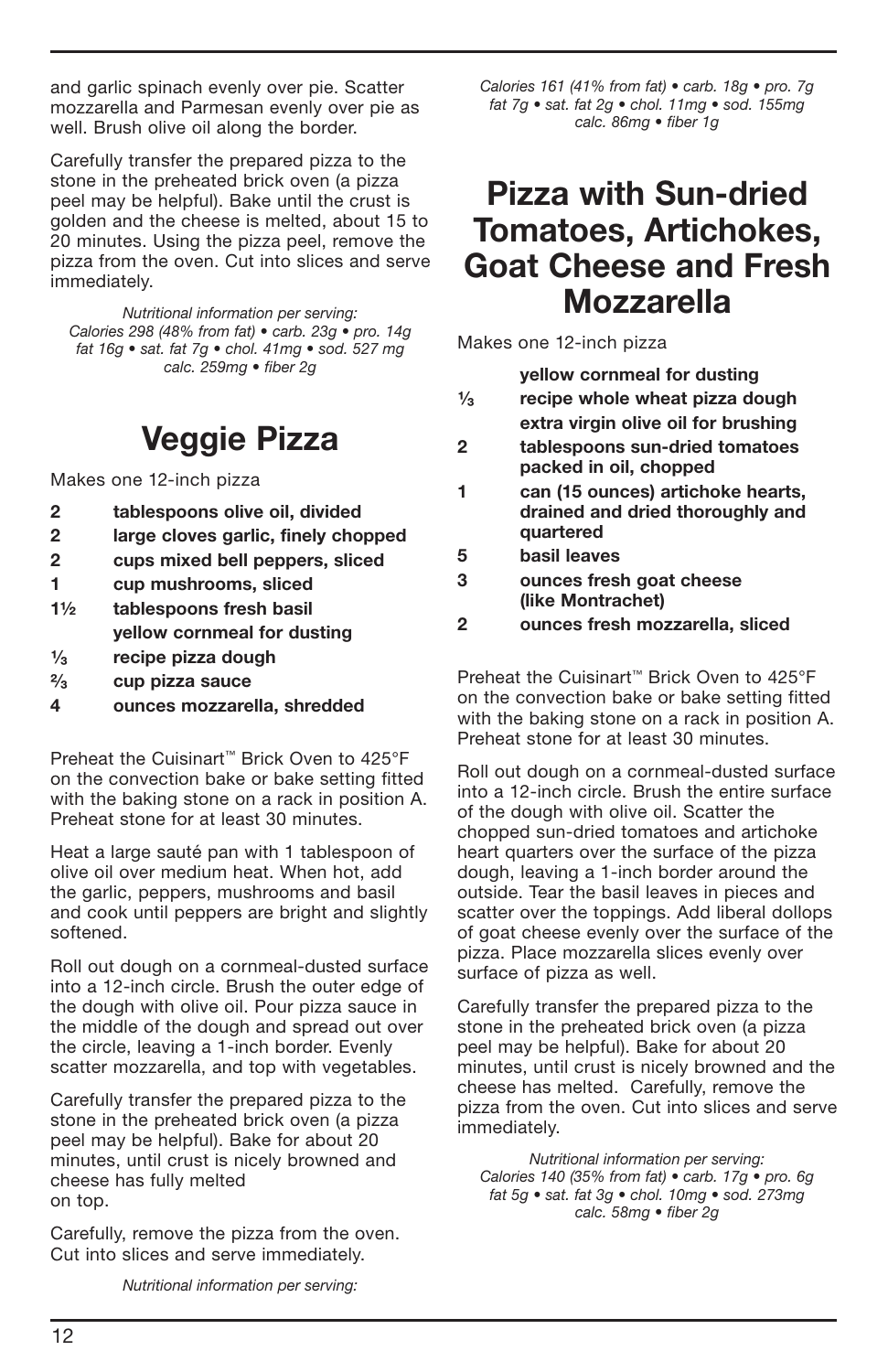## Roasted Asparagus

Asparagus is delicious roasted, plus it is very simple to prepare.

Makes 4 servings

- 1 pound asparagus
- 1 teaspoon olive oil
- ¼ teaspoon kosher salt
- ¼ teaspoon crushed black pepper

Preheat Cuisinart™ Brick Oven to 425°F on the convection bake or bake setting with rack in position B.

Wash and thoroughly dry asparagus. Trim the rough ends off of the asparagus.

Place asparagus in a mixing bowl and toss with the teaspoon of olive oil, salt and pepper.

Line asparagus on the baking sheet and bake on the upper rack for 10 to 15 minutes, until the asparagus is tender.

Serve immediately.

Nutritional information per serving: Calories 36 (28% from fat) • carb. 5g • pro. 3g • fat 1g • sat. fat 0g • chol. 0mg • sod. 86mg • calc. 24mg • fiber 2q

#### Butternut Squash and Potato Gratin

A nice twist to a great traditional side dish.

Makes 6 to 8 servings

cooking spray

- 1 cup heavy cream
- 2 cloves garlic, crushed and peeled
- 1 branch fresh rosemary
- 4 ounces Gruyère cheese
- ¾ pound butternut squash, peeled
- 1 pound Yukon Gold potatoes
- 1 teaspoon kosher salt
- ½ teaspoon freshly ground pepper

Lightly coat a Cuisinart® 9½-inch (1¼ quart) Open Oval Baker with cooking spray. Place the baking tray lined with aluminum foil on a rack in position A. Preheat the Cuisinart™ Brick Oven to 350°F on the bake setting.

Place the heavy cream, crushed garlic, and rosemary branch in a small saucepan. Bring the cream to almost a boil and reduce the heat to maintain a low simmer. Simmer cream for about 15 to 20 minutes.

Using the shredding disc in the Cuisinart® food processor, shred the Gruyère. Remove and reserve. Insert the medium (4-mm) slicing disc. Slice the butternut squash using medium-hard pressure. Remove and reserve. Slice the potatoes as well using medium pressure.

Arrange a layer of the potatoes in concentric circles in the prepared baking dish followed by a similar layer of the butternut squash. Sprinkle with some salt, a pinch of pepper and some of the Gruyère. Repeat layers of sliced potatoes and squash with seasonings and cheese, finishing with a top layer of neatly arranged butternut squash, seasoned with the remaining cheese scattered on top. If there is any salt left over, stir into the warm cream. Discard the rosemary and garlic and carefully pour the cream over the top of the potatoes. Cover the baker tightly with aluminum foil that has been sprayed with cooking spray and set on the prepared baking tray. Bake for 1 to 1½ hours, until the potatoes are tender when pierced with a knife. Uncover, and broil until browned and bubbly, about 5 to 7 minutes. Remove from the oven and let stand for 10 minutes before serving.

> Nutritional information per serving (based on 8 servings):

Calories 223 (61% from fat) • carb. 16g • pro. 7g • fat 16g • sat. fat 10g • chol. 56mg • sod. 231mg •

calc. 190mg · fiber 2g

### Roasted Stuffed **Peppers**

Makes 4 servings

- 5 medium-large red bell peppers, divided
- 1 small eggplant, peeled and cut into ½-inch dice
- 1 cup grape tomatoes
- 4 cloves garlic
- 1 teaspoon fine sea salt, or table salt
- ½ teaspoon freshly ground black pepper
- 2 tablespoons extra virgin olive oil
- 1½ teaspoons dried basil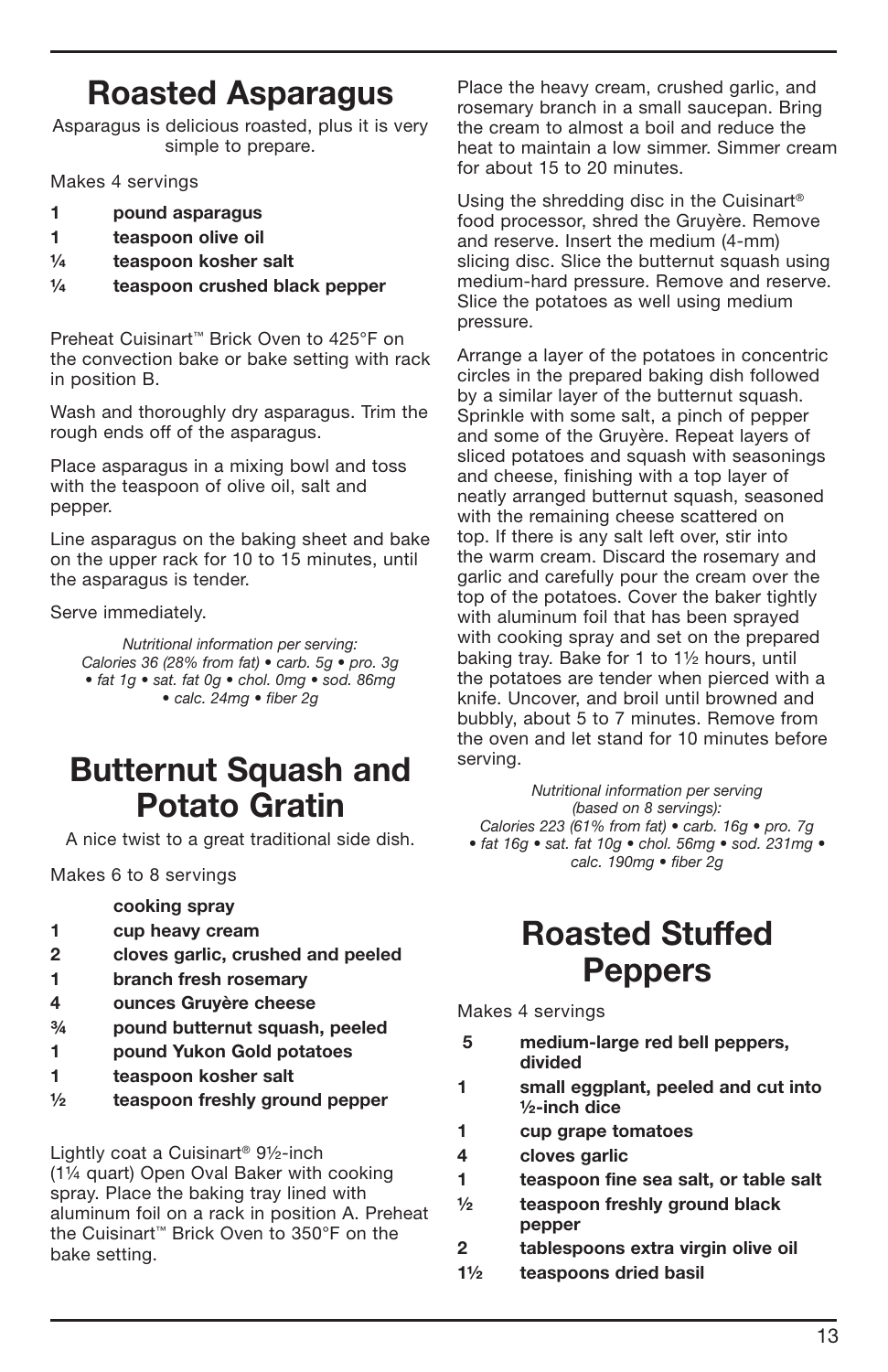- 2 cups couscous, cooked
- 2 tablespoons chopped fresh parsley
- 1½ cups crumbled feta, divided

Line the Cuisinart™ Brick Oven's baking tray with foil.

Cut one of the peppers into 1-inch strips. Toss pepper strips, eggplant, tomatoes, garlic in a mixing bowl with salt, pepper, and olive oil. Arrange vegetables in one layer on the prepared baking tray. Place in oven on a rack in position A and turn on the broil function to roast vegetables for about 40 minutes, tossing a few times, or until vegetables are soft and the skin on the peppers begins to peel off. Remove from oven and reserve in a medium-sized bowl.

While the vegetables are roasting, cut the tops off of the remaining peppers, and clean out the seeds. Trim the bottom of the peppers if necessary, so that each one stands evenly on a plate. Place peppers lying down on the baking sheet. Once roasted vegetables are finished, broil peppers in brick oven for about 10 to 15 minutes, until slightly blackened but not too soft.

While the peppers are roasting, toss the reserved vegetables with the basil, couscous, and 1 cup of feta.

Remove peppers from oven and evenly divide the couscous/vegetable mixture among the peppers. Top each stuffed pepper with 2 tablespoons of feta. Return to brick oven and broil for 10 minutes, or until feta has browned slightly.

Serve immediately.

Nutritional information per serving: Calories 432 (52% from fat) • carb. 36g • pro. 17g • fat 25g • sat. fat 14g • chol. 76mg • sod. 1548mg • calc. 459mg • fiber 5g

## Herb Roasted Chicken

Serves 4 to 6

- 1 tablespoon olive oil
- 1 teaspoon dried basil
- 1 teaspoon dried thyme
- 1 tablespoon fresh chopped rosemary
- 1 teaspoon kosher salt
- 1 teaspoon freshly ground black pepper
- 1 lemon, cut in half

1 4 to 4½ pound chicken, rinsed and patted dry

#### 2 cloves garlic, smashed

Make a paste with the olive oil, dried and fresh herbs, salt, and pepper by mixing ingredients together in a small bowl.

Squeeze lemon all over outside and inside chicken. Stuff the chicken with the lemon halves and garlic cloves. Rub the herb paste all over the skin of the chicken.

Preheat Cuisinart® Brick Oven to 375˚ on convection bake or bake setting with a rack in position A.

Place prepared chicken on baking sheet lined with parchment paper. Roast for 1 hour 15 minutes to 1 hour 25 minutes in preheated oven, until the juices run clear when the thigh is pierced.

Nutritional information per serving (based on 6 servings): Calories 232 • (61% from fat) • Carb. 3q • pro. 31q • fat 10g • sat. fat 3g • chol. 96mg • sod. 316mg • calc. 42mg • fiber 0g

## Hoisin Glazed Cornish Hens

This marinade is very versatile. Try it brushed on salmon or chicken pieces and simply roast in the oven.

Makes 2-4 servings

#### Glaze:

- ½ cup hoisin sauce
- 2 tablespoon honey
- 2 tablespoon soy sauce
- 1 tablespoon fresh ginger, finely chopped
- 2 cloves fresh garlic, finely chopped
- 2 cornish game hens, 1- 1¼ pounds each, rinsed and patted dry

In a mixing bowl stir together, the hoisin, honey, soy, ginger, and garlic.

Place the hens in a sealable plastic bag. Pour the marinade into the bag and refrigerate for at least an hour up to overnight.

Preheat brick oven to 400°F on the convection bake or bake setting with a rack in position A.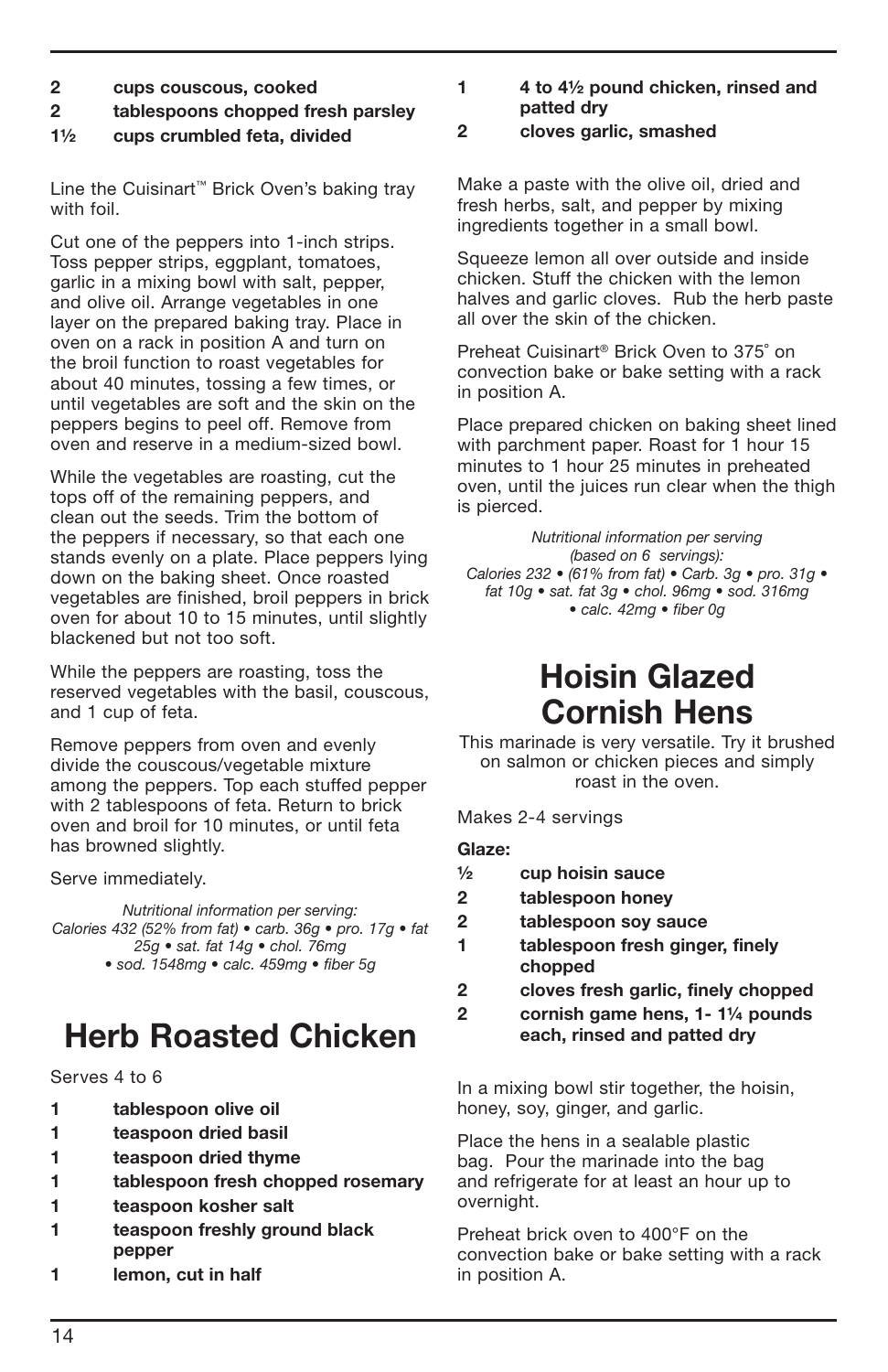Place hens on the baking tray lined with aluminum foil. Roast for 35 to 45 minutes, or until juices run clear when thigh is pierced with the tip of a knife.

Serve with steamed rice.

Nutritional information per serving ( based on 4 servings): Calories 408 (35% from fat) • carb. 7g • pro. 57g • fat 16g • sat. fat 4g • chol. 178mg • sod. 776mg • calc. 37mg

## Standing Rib Roast

This dish is a real treat. Be sure to serve it with popovers (page 7).

Makes 6 to 10 servings

- 1 5 to 6 pound standing rib roast (2 to 3 ribs), butcher's cut\*
- 3 cloves garlic, peeled
- 1 tablespoon coarsely ground or cracked black pepper
- 1 tablespoon kosher or coarse sea salt
- 2 tablespoons fresh thyme leaves
- 1 tablespoon fresh rosemary leaves
- 1 tablespoon extra virgin olive oil
- 2 large onions, roughly chopped
- 2 large carrots, peeled and roughly chopped

Remove roast from refrigerator 1 hour before roasting. Thirty minutes before roasting, preheat oven to 450°F.

Insert the metal chopping blade into the Cuisinart® Food Processor. With the machine running, drop the garlic through the feed tube and process to chop, about 5 seconds. Scrape the work bowl and add the pepper, salt, fresh herbs and olive oil. Process for 10 seconds. Rub this mixture all over the exterior of the meat and let stand. (This may be done ahead and rubbed on the meat. Cover and refrigerate until 1 hour prior to roasting.)

Preheat Cuisinart™ Brick Oven to 400°F on convection bake or bake setting with a rack in position A.

Scatter the chopped onion and carrot on the baking sheet lined with aluminum foil. Arrange roast, bone side down, fat side up, on top of the vegetables on the baking sheet. Roast in preheated for 30 minutes and then reduce heat to 350°F and roast for 13 minutes per pound. The total time is about 1 hour 20 minutes to 1 hour and 40 minutes. Internal temperature when checked with a thermometer should be about 120-125°F. Meat will continue to cook as it rests, and the internal temperature will go up another 5 to 10 degrees. Let roast rest at least 10 to 20 minutes before carving.

\*A "butcher's cut" standing rib roast is the easiest to carve. The butcher removes the chine bone and separate the meat from the bones to create a boneless rib roast. Then the meat is tied onto the bone cradle with butcher's twine for roasting. This allows for the flavor from the bones, and keeps the meat moist. Fat should be trimmed to a 1/4inch thickness.

Nutritional information per serving (based on 10 servings): Calories 560 (75% from fat) • carb. 2g • pro. 32g • fat 46g • sat. fat 18g • chol. 123mg • sod. 492mg • calc. 33mg • fiber 0g

#### Rack of Lamb with Parmesan and Herb Crust

An impressive special occasion meal.

Serves 2

| rack of lamb, frenched to the bone** |
|--------------------------------------|
| (approximately 1.5 pounds)           |

- ½ ounce Parmesan cheese
- 1 tablespoon fresh rosemary leaves
- ½ tablespoon fresh thyme leaves
- ½ cup Japanese bread crumbs (panko)
- 1 teaspoon roasted garlic purée\*\*\*
- ¾ teaspoon kosher salt
- ½ teaspoon freshly ground pepper
- 2 tablespoons extra virgin olive oil
- 1 tablespoon Dijon mustard

Preheat Cuisinart™ Brick Oven to 425°F on convection bake or bake setting with a rack in position A. Line the baking tray with aluminum foil.

Insert metal chopping blade in Cuisinart® Food Processor. With the machine running, drop the Parmesan through the feed tube until finely chopped. Add the rosemary and thyme. Turn machine on for about 30 to 45 seconds until the herbs are finely chopped.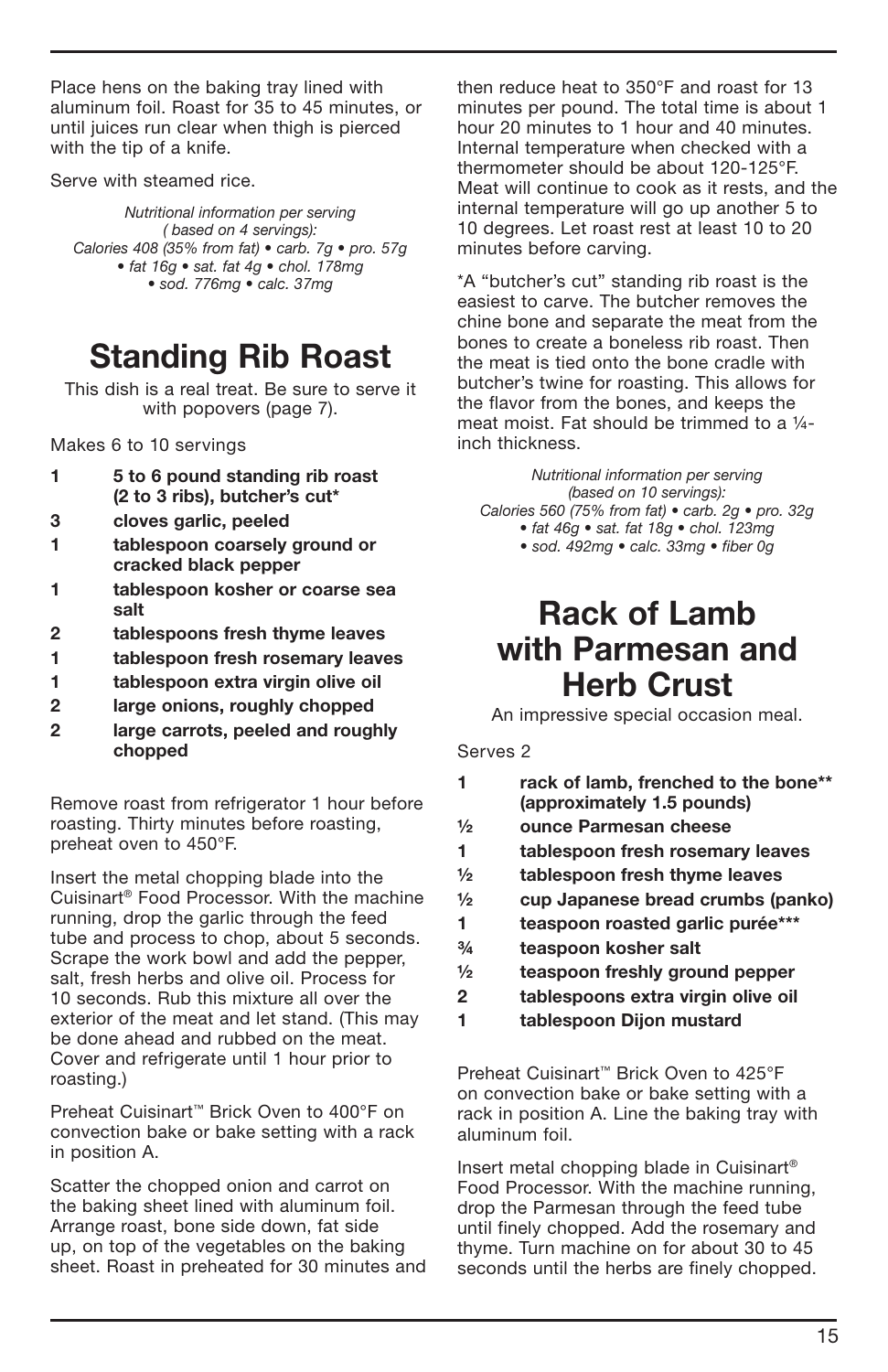Add the garlic purée, salt, pepper, and panko and pulse so that ingredients are incorporated. With the machine running, add the olive oil in a slow stream so that crumb mixture is moistened and comes together somewhat. Reserve.

Apply an even coating of Dijon mustard all over the meat of the lamb. Press the crumb mixture onto the mustard-coated portion of lamb so it adheres evenly on both sides.

Place lamb rack on foil-lined baking tray fat side up. Roast for 15 to 20 minutes. Lamb is medium rare when an instant read thermometer reads 130˚F. Remember, lamb will continue to cook about 5 extra degrees once removed from oven.

Allow lamb to rest 5 minutes before slicing and serving.

\*\* Any butcher can prepare lamb this way.

\*\*\* To roast whole head of garlic: cut top off, drizzle lightly with olive oil and loosely wrap bulb in foil. Place in a 400˚F oven for 45 minutes. Once cool, squeeze the roasted cloves out and purée in blender.

Nutritional information per serving: Calories 683 (40% from fat) • carb. 54g • pro. 47g • fat 30g • sat. fat 8g • chol. 133mg • sod. 1160mg • calc. 194mg • fiber 3g

#### Herb Roasted Leg of Lamb

Serves 8 to 12

- 2 to 3 cloves garlic
- 1 tablespoon fresh rosemary
- 2 tablespoons fresh parsley
- 1 tablespoon fresh thyme
- ½ ounce Parmesan cheese
- ½ cup panko (Japanese breadcrumbs)
- ¾ teaspoon kosher salt, divided
- ¾ teaspoon freshly ground pepper, divided
- 2 tablespoons olive oil
- 1 small boneless leg of lamb, butterflied, approximately 3½ pounds

Place garlic cloves, rosemary, parsley, and thyme in the workbowl of a Cuisinart® Food Processor fitted with the metal chopping blade. Pulse until all is finely chopped.

Add the Parmesan and pulse again until the cheese is chopped. Pulse in the breadcrumbs and ¼ teaspoon of salt and ¼ teaspoon of pepper. With the machine running, add the olive oil through the feed tube until the mixture comes together.

Lay the lamb cut side up; evenly spread the stuffing over the surface of the lamb. Fold the sides of the lamb in and then roll the lamb. Secure well with butcher's twine and tie in 1 to 2 inch intervals. Salt and pepper the outside of the lamb.

Preheat Cuisinart™ Brick Oven to 375°F on the convection bake or bake setting with a rack in position A. Line the baking tray with aluminum. Place the prepared lamb on tray and roast for 45 to 55 minutes until thermometer reads 130°F for medium rare.

Nutritional information per serving (based on 12 servings): Calories 175 (39% from fat) • carb. 8g • pro. 18g • fat 7g • sat. fat 2g • chol. 54mg • sod. 156mg • calc 29mg • fiber 0g

#### Rosemary Sage Pork Roast

This delicious pork roast is a great and easy main dish for entertaining.

Serves 6 to 10

- 1 cup kosher salt
- 1 cup granulated sugar
- 3 quarts water
- 1 3 to 4 pound pork roast
- 3 garlic cloves
- 1 tablespoon fresh rosemary
- 1 tablespoon fresh sage
- 1 tablespoon Dijon mustard
- 1 teaspoon kosher salt
- 1 teaspoon freshly ground pepper
- 2 tablespoons extra virgin olive oil

Dissolve salt and sugar with the water in a large mixing bowl that will fit into your refrigerator. Submerge the roast in the brine solution and refrigerate up to 4 hours.

While roast is soaking, prepare the marinade. Place the metal chopping blade into the Cuisinart® food processor. With the machine running, drop the cloves of garlic through the feed tube and run until finely chopped.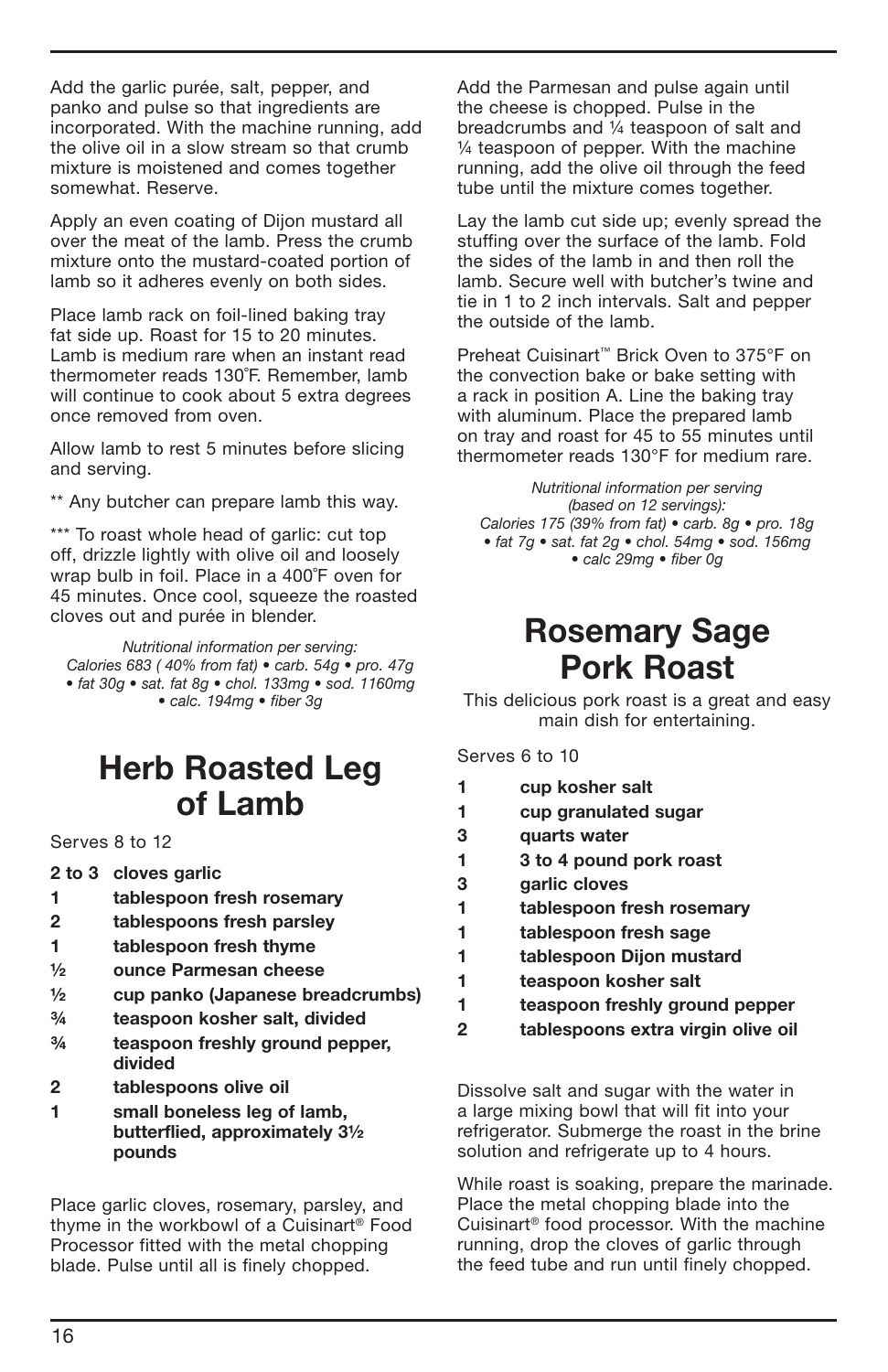Add the fresh rosemary and sage and pulse until chopped. Add the Dijon mustard, salt and pepper. Turn the processor on and with it running, pour the olive oil through the feed tube.

Preheat brick oven to 400°F and turn to convection bake or regular bake setting with a rack in position A.

Once the roast has soaked, run it well under cold water and dry thoroughly. Sprinkle the roast all over with kosher salt and freshly ground pepper. Slather the marinade all over the roast and let stand at room temperature for ½ hour.

Tie the roast evenly with butcher's twine for even roasting.

Place tied roast on baking tray and place in preheated oven.

Begin checking the pork roast at about 50 minutes with a meat thermometer to achieve desired doneness. The internal temperature should be 145°F for medium. Allow to rest 5 minutes before carving.

For all roast methods, baste roast during cook time.

Nutritional information per serving (based on 10 servings): Calories 389 (46% from fat) • carb. 1g • pro. 50g • fat 19g • sat. fat 6g • chol. 143mg • sod. 289mg • calc. 51mg • fiber 0g

#### Simply Roasted Salmon and Fennel

Don't let the simple preparation of the salmon fool you - it is really delicious!

Serves 4

- 10 ounces fennel bulb
- 1 teaspoon olive oil
- 1 pinch kosher salt
- 1½ pounds fresh salmon, preferably wild, skin removed (one whole piece or cut into individual fillets)
- 1 teaspoon olive oil
- ¼ teaspoon kosher salt
- ¼ teaspoon freshly ground pepper

Preheat Cuisinart™ Brick Oven to 425°F on convection or regular bake setting with a rack in position A. Line the baking tray with parchment paper.

Slice the fennel bulb into ¼-inch lengthwise strips. Toss fennel with olive oil and salt in a mixing bowl.

Place fennel on prepared baking tray and place into oven. Roast for 10 to 15 minutes, flipping vegetables once half way through roasting time.

While fennel is roasting, prepare the salmon. Rub the olive oil, salt and pepper all over the flesh of the salmon.

Once fennel has roasted, remove, and place salmon on top of fennel.

Switch rack to position B and return to the oven. Roast salmon for an additional 18 to 20 minutes until desired doneness has been achieved.

Serve immediately.

Nutritional information per serving: Calories 223 (61% from fat) • carb. 16g • pro. 7g • fat 16g • sat. fat 10g • chol. 56mg • sod. 231mg • calc. 190mg • fiber 2g

## Pâte Sucrée

Have leftover dough? Use this sweet dough for simple cookies. Just roll and cut into your favorite shapes.

Makes two 9-inch single tarts/pies, or one double-crusted pie

- 2 cups unbleached, all-purpose flour
- 2 tablespoons granulated sugar
- ½ teaspoon table salt
- ¾ cup (12 tablespoons) unsalted butter, room temperature
- 2 large egg yolks
- 1 tablespoon cold water
- 1 teaspoon lemon zest (optional)
- ½ teaspoon vanilla extract

In the work bowl of a Cuisinart® Food Processor fitted with the metal chopping blade, process the flour, sugar and salt for 10 seconds. Add the butter and process until combined. With the machine running, add the yolks, one at a time, and process until incorporated. Add the water, zest and vanilla; pulse 3 to 4 times, until combined.

Form dough into 2 flat discs. Wrap in plastic; chill in refrigerator until ready to use.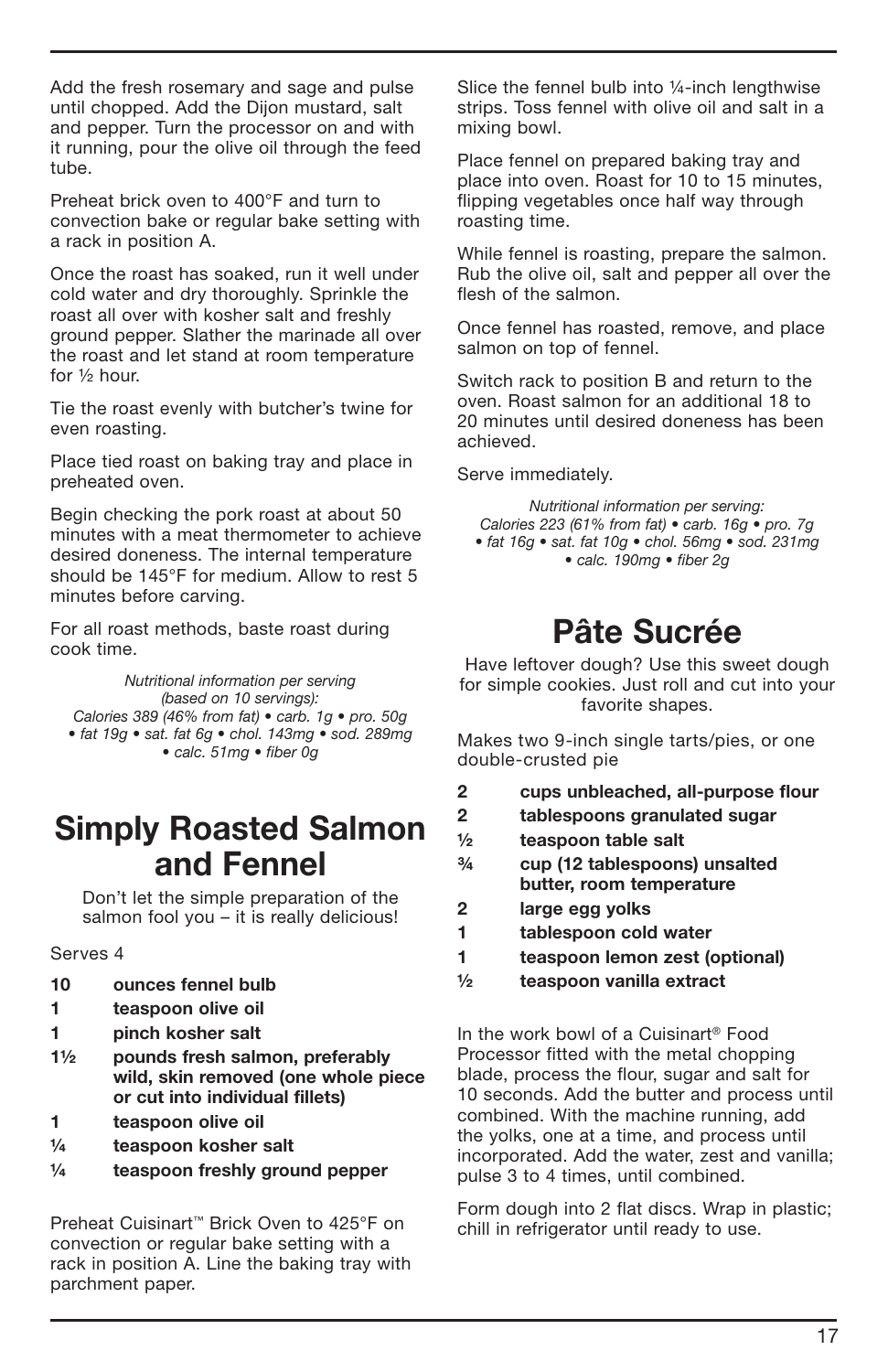Nutritional information per serving: Calories 47 (10% from fat) • carb. 9g • pro. 1g • fat 1g • sat. fat 0g • chol. 18mg • sod. 50mg • calc. 4mg • fiber 0g

## Fresh Berry Tart

Use one, or a mix of all four berries, for this delicious summer treat.

Makes one 9-inch tart, 8-12 servings

- ½ recipe Pâte Sucrée
- 4 ounces bitter/semisweet chocolate, chopped
- 4 ounces cream cheese, room temperature, cut into 4 pieces
- $\frac{1}{3}$  cup + 1 tablespoon granulated sugar
- 1 pinch table salt
- 8 ounces mascarpone, room temperature
- 1 teaspoon vanilla paste or ½ vanilla bean, scraped
- 1 cup heavy cream
- 3-4 cups mixed berries (raspberries, strawberries, blueberries, blackberries)

Preheat Cuisinart™ Brick Oven to 350°F on the bake setting fitted with the baking stone on a rack in position A. Preheat stone for at least 30 minutes.

Roll out the sucrée dough into a 10-inch disc. Fit into an un-greased tart ring. Chill for about 20 minutes. Using a fork, prick the dough evenly all over but make sure not to go entirely through the dough. Line the shell with parchment and weigh down with dried beans or rice. Bake at 350°F for about 15 to 20 minutes, or until the dough is dry underneath the parchment. Remove the beans/rice and parchment, and bake the tart shell for an additional 5 to 10 minutes, or until the shell is nicely browned. Remove from oven, cool and reserve.

In a heatproof bowl over a pot of simmering water, melt the chocolate. Pour into reserved tart shell and smooth with a rubber spatula. Chill tart shell in freezer for about 5 minutes, or until hardened. Reserve.

Cream the cream cheese, sugar and salt with a Cuisinart® Hand Mixer until light and fluffy, about 30 seconds. Add the mascarpone and beat until combined. If the mixture is lumpy, beat on high until it is smoothed out. Add the vanilla and mix to combine. Add the heavy cream 1⁄3 cup at a time, mixing well between additions.

Pour the mascarpone mixture into the prepared shell. Smooth the top, making a small dome in the center, using a small offset spatula. Arrange berries in any desired fashion.

Nutritional information per serving: Calories 330 (63% from fat) • carb. 27g • pro. 5g • fat 24g • sat. fat 13g • chol. 78mg • sod. 151 mg

• calc. 65mg • fiber 3g

## Pâte Brisée

This versatile dough can be used for sweet or savory treats. Makes two single crust 9-inch tart/pie, or one double-crust pie

- 2 cups unbleached, all-purpose flour
- 1 teaspoon table salt
- ½ pound unsalted butter, cold and cubed
- 4 tablespoons ice water

Place flour and salt in a Cuisinart® Food Processor fitted with the chopping blade. Process for 10 seconds. Add butter to work bowl and pulse until the mixture resembles coarse crumbs. Pour in water, 1 tablespoon at a time, and pulse until a dough is just forms. Form dough into 2 flat discs; wrap in plastic and refrigerate until ready to use.

Nutritional information per serving: Calories 39 (6% from fat) • carb. 8g • pro. 1g • fat 0g • sat. fat 0g • chol. 0mg • sod. 98mg • calc. 2mg • fiber 0g

\*For a sweet Pâte Brisée, follow the same recipe as above except add ¼ cup of granulated sugar to the dry ingredients in the work bowl.

Nutritional information per serving: Calories 47 (5% from fat) • carb. 10g • pro. 1g • fat 0g • sat. fat 0g • chol. 0mg • sod. 98mg • calc. 2mg • fiber 0g

## Classic Apple Pie

Makes one 10-inch deep-dish pie, 8-12 servings

- 1 recipe sweet brisée dough
- 5 large apples (Golden Delicious, Ginger Gold, or other similar apples), peeled, cored, halved and very thinly sliced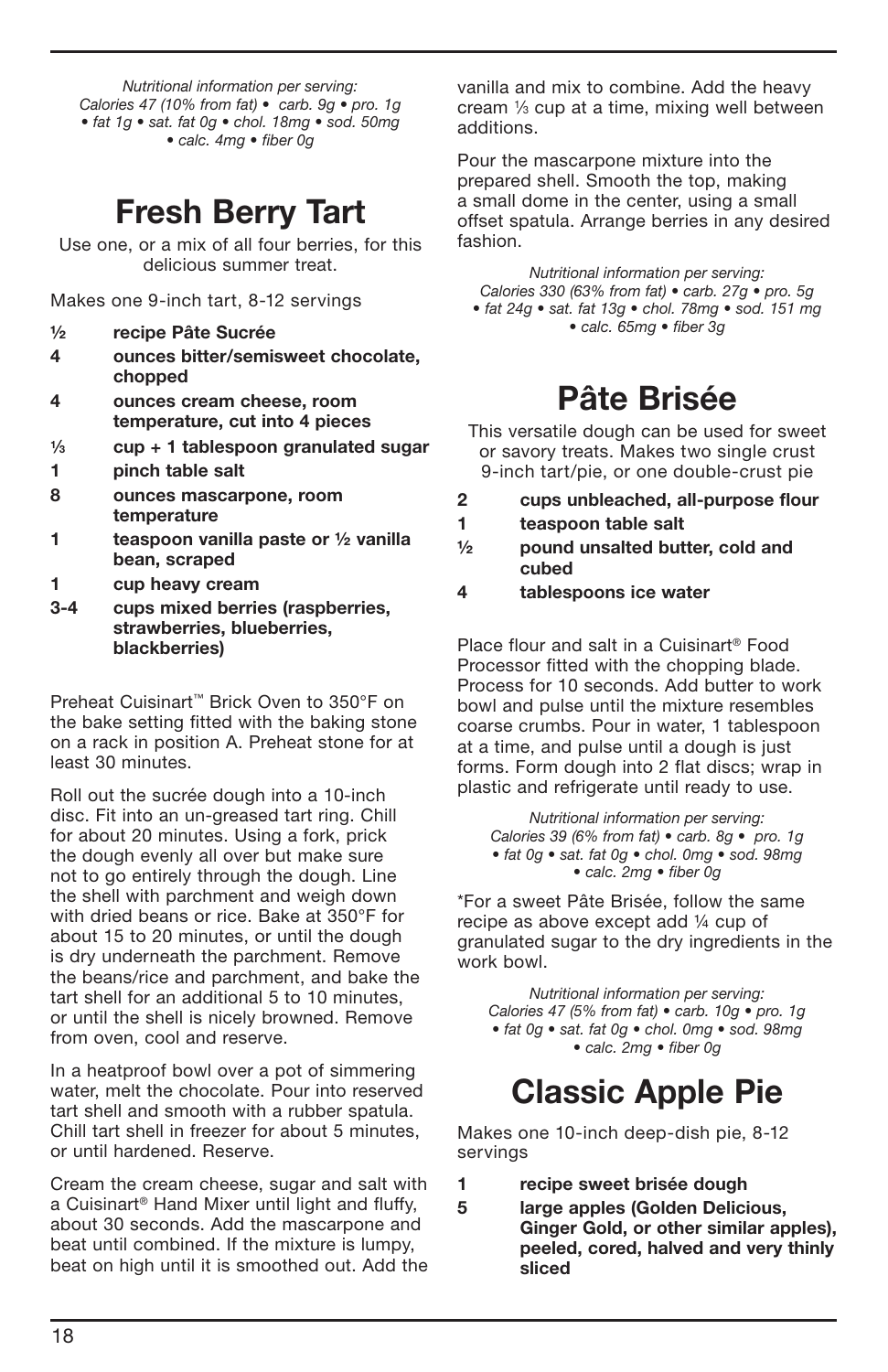juice of 2 lemons

- 1 teaspoon vanilla paste
- ½ cup granulated sugar
- 1 large egg
- 1 large egg yolk
- 1 pinch table salt

Preheat Cuisinart™ Brick Oven to 350°F on the bake setting fitted with the baking stone on a rack in position A. Roll out ½ of the dough into a 10-inch disc. Fit into an ungreased, 9-inch, 1½-quart ceramic pie shell. Chill in refrigerator for about 20 minutes. Roll out remaining half of dough into a 10-inch disc on a piece of parchment. Cut into ¼ to ½-inch strips. Chill in refrigerator until needed.

In a large bowl, toss the apples, lemon juice, vanilla, and sugar together. Fan the apples in the reserved pie baker in layers.

Make an egg wash by mixing the egg, yolk, and salt together with a fork. Brush on the outer rim of the pie shell. Using reserved brisée strips, weave the strips into a latticework design over the apples. Brush lattice with egg wash. Bake directly on the baking stone at 350° for 40-50 minutes, or until the top of the pie is a dark golden brown.

Nutritional information per serving (based on 12 servings): Calories 166 (8% from fat) • carb. 36g • pro. 3g • fat 1g • sat. fat 0g • chol. 36mg • sod. 225mg • calc. 10mg • fiber 2g

### **Chocolate** Soufflé Cake

This rich cake is best served right out of the oven. Top with freshly whipped cream and sliced strawberries for an elegant addition.

Makes one 10-inch cake, 12-16 servings

- 8 ounces bittersweet chocolate, chopped
- 2 tablespoons unsalted butter, chopped, plus more to dust the cake pan
- 9 large eggs, separated
- 1¼ cup granulated sugar, divided, plus more to dust cake pan
- 2 large egg whites
- 1 tablespoon water
- 1 pinch table salt
- 1⁄3 cup unbleached, all-purpose flour whipped cream (optional) fresh strawberries, hulled and sliced (optional)

Preheat Cuisinart™ Brick Oven to 375°F on the convection bake or bake setting with a rack in position A.

Butter a 10x3-inch round cake pan. Cut a circle of parchment paper to line the bottom of the pan; butter the parchment; dust entire pan with sugar. Clean the lip of the pan so no butter or sugar is on it. Reserve.

In a heat-proof bowl over a pot of simmering water, melt the chocolate and butter. Keep warm; reserve.

In a large bowl, mix the egg yolks and ¾ cup of sugar, using a Cuisinart® Hand Mixer fitted with the whisk attachment, until pale and thickened. Whisk in the cooled chocolate mixture. Reserve.

Wash and dry the whisk attachment well and whip all of the egg whites, water and salt until foamy, about 1 to 2 minutes. Slowly add the remaining sugar and whip to a medium-stiff peak, about 3 to 4 minutes.

Stir a very small amount of the egg whites into the chocolate/yolk mixture. Gently fold ¾ of the whites into the lightened chocolate/ yolk mixture using a large rubber spatula until the ingredients are incorporated. Sift in the flour and gently fold into mixture. Gently fold the remaining whites.

Pour into prepared pan and bake in the preheated oven for 35 to 45 minutes until cake has puffed and appears dry, but still soft to the touch.

Turn cake out onto serving plate and remove pan and parchment. Top with whipped cream and strawberries, if desired. Serve immediately.

Nutritional information per serving: Calories 194 (43% from fat)  $\bullet$  carb. 25g  $\bullet$  pro. 5g • fat 10g • sat. fat 5g • chol. 123mg • sod. 43mg • calc. 23mg • fiber 1g